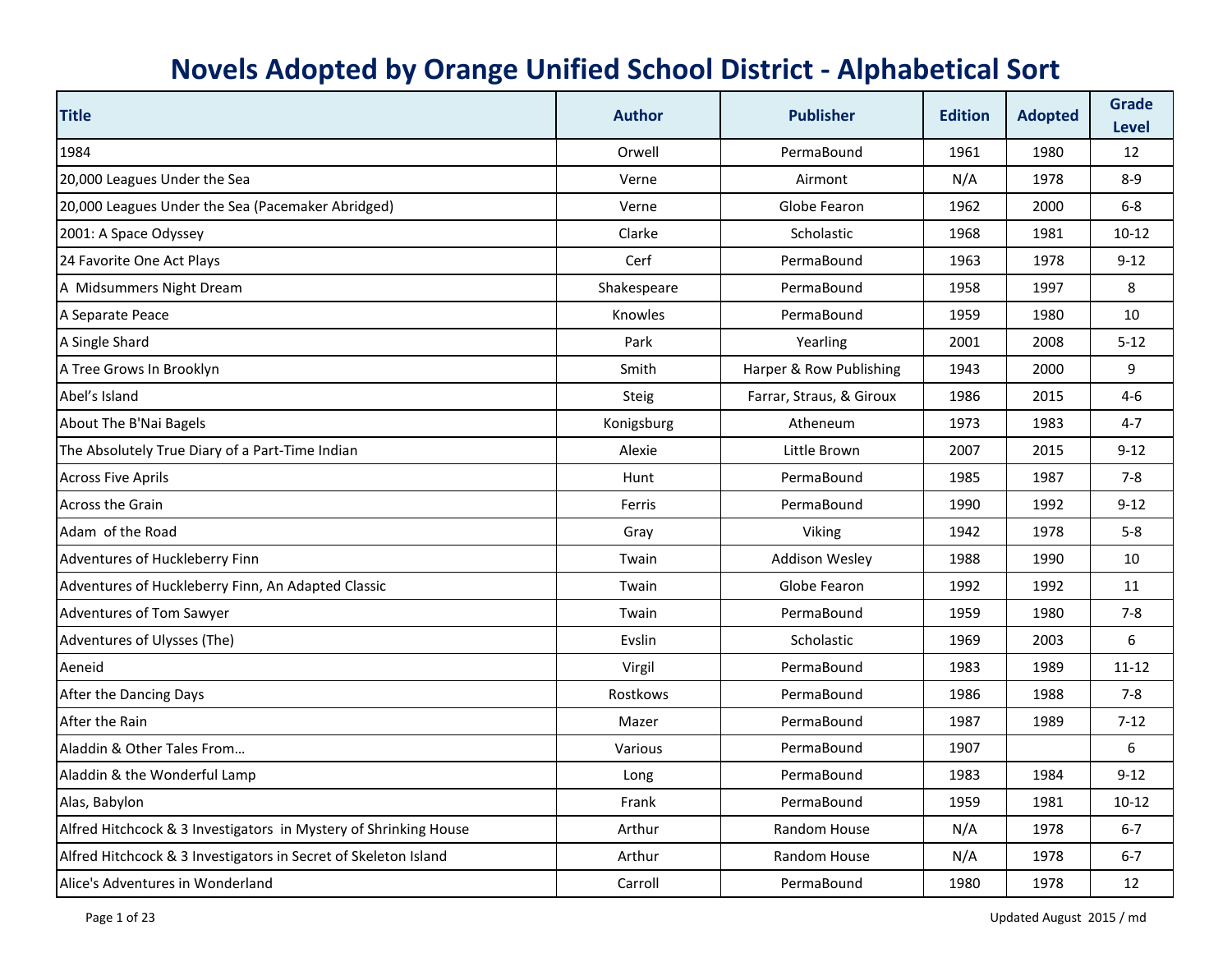| <b>Title</b>                      | <b>Author</b>                | <b>Publisher</b>          | <b>Edition</b> | <b>Adopted</b> | <b>Grade</b><br><b>Level</b> |
|-----------------------------------|------------------------------|---------------------------|----------------|----------------|------------------------------|
| Alicia, My Story                  | Appleman-Jurman              | <b>Bantam</b>             | 1988           | 1992           | 10                           |
| <b>Aliens For Breakfast</b>       | Spinner/Etra                 | Random House              | 1988           | 1997           | $4 - 6$                      |
| Aliens For Lunch                  | Spinner/Etra                 | Random House              | 1991           | 1997           | $4 - 6$                      |
| All Creatures Great & Small       | Herriot                      | <b>St. Martin's Press</b> | 1972           | 2000           | 9                            |
| All Quiet on the Western Front    | Remarque                     | PermaBound                | 1928           | 1988           | 12                           |
| Amanda                            | Ransom                       | Scholastic                | 1984           | 1991           | 8                            |
| Amistad: A Long Road to Freedom   | <b>Myers</b>                 | Puffin                    | 1998           | 2003           | $7 - 8$                      |
| Among the Hidden                  | Haddix                       | PermaBound                | 1998           | 2000           | $7-8$                        |
| Amos Fortune, Free Man            | Yates                        | <b>Puffin Books</b>       | 1989           | 1992           | 5                            |
| An Island Like You                | Cofer                        | Puffin                    | 1995           | 2003           | $7 - 8$                      |
| Anastasia Krupnick                | Lowry                        | Houghton Mifflin          | 1979           | 2001           | $2 - 6$                      |
| <b>Animal Farm</b>                | Orwell                       | PermaBound                | 1954           | 1991           | 9                            |
| Animal, Vegetable & John D.       | <b>Byars</b>                 | PermaBound                | 1982           | 1986           | $7-8$                        |
| Anita of Rancho Del Mar           | O'Brien                      | Fithian                   | 1990           | 1992           | 4                            |
| Anna Karenina                     | Tolstoy                      | PermaBound                | 1961           | 1988           | 12                           |
| Anne Frank: Diary of a Young Girl | Mooyart                      | PermaBound                | 1967           | 1995           | $7 - 8$                      |
| Anne Hutchinson                   | Clark                        | Enslow                    | 1990           | 1992           | 5                            |
| Anne of Avonlea                   | Montgomery                   | Grosset & Dunlap          | 1990           | 2003           | 6                            |
| Anne of Green Gables              | Montgomery                   | Signet                    | 1987           | 2003           | 6                            |
| Anthem                            | Rand                         | Signet                    | 1938           | 2015           | $9 - 12$                     |
| <b>Anthony Burns</b>              | Hamilton                     | Knopf                     | 1988           | 1991           | 8                            |
| Antigone                          | Sophocles                    | PermaBound                | 1962           | 1988           | 12                           |
| <b>Appreciating Poetry</b>        | <b>Collection of Authors</b> | <b>Prentice Hall</b>      | 2000           | 2003           | $6-8$                        |
| <b>Arabian Nights</b>             | <b>Burton</b>                | Signet                    | 1991           | 2003           | $7 - 8$                      |
| <b>Araminta's Paint Box</b>       | Ackerman                     | MacMillan                 | 1990           | 1991           | 5                            |
| Armageddon Summer                 | Yolen                        | Harcourt                  | 1998           | 2001           | $9 - 12$                     |
| Around the World in 80 Days       | Verne                        | Airmont                   | N/A            | 1978           | 8-9                          |
| Arthur, For the Very First Time   | MacLachlan                   | <b>Harper Trophy</b>      | 1980           | 2001           | $\overline{3}$               |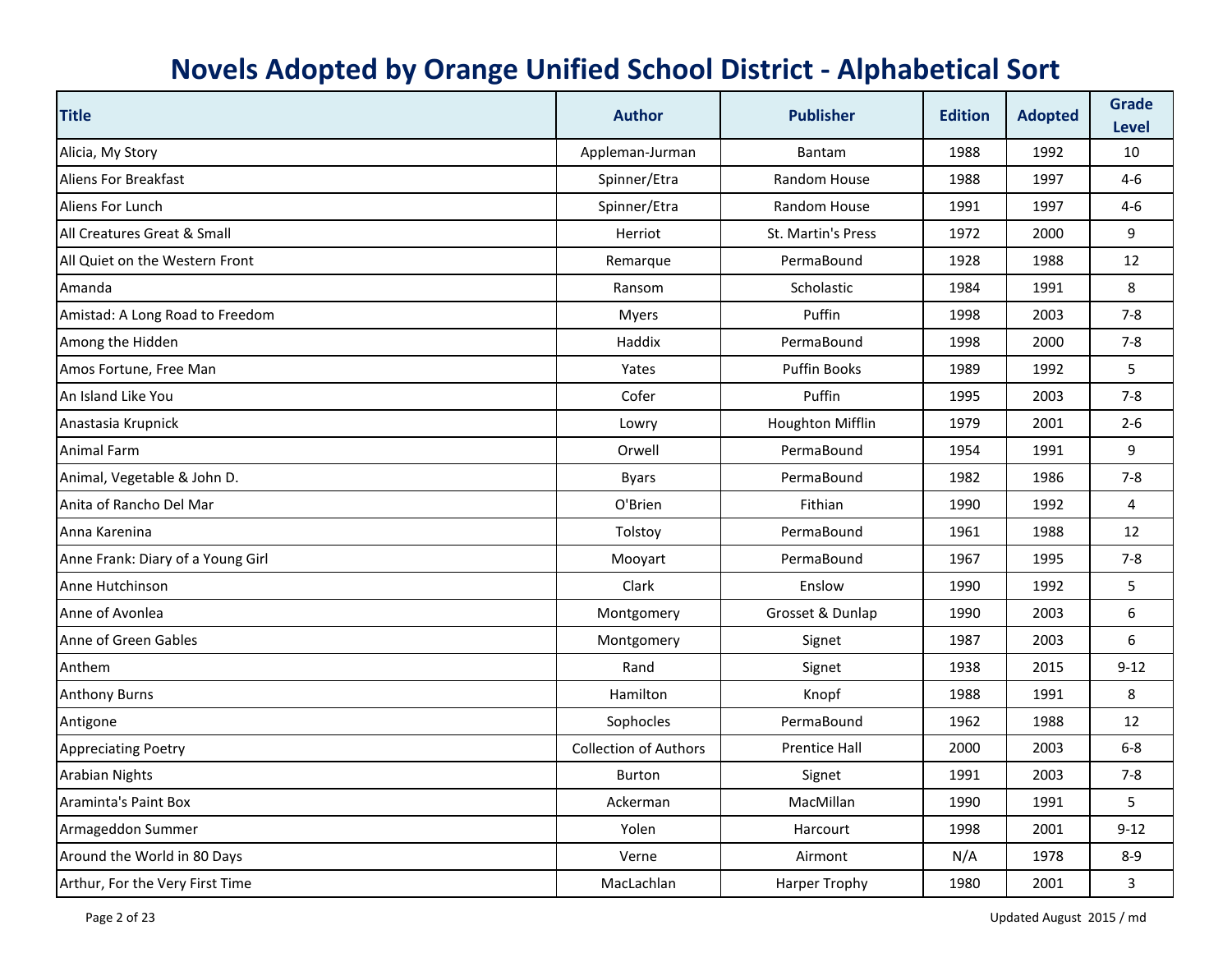| <b>Title</b>                      | <b>Author</b>                | <b>Publisher</b>        | <b>Edition</b> | <b>Adopted</b> | <b>Grade</b><br><b>Level</b> |
|-----------------------------------|------------------------------|-------------------------|----------------|----------------|------------------------------|
| Ashanti to Zulu                   | Musgrove                     | Puffin                  | 1976           | 2003           | $7 - 8$                      |
| Bad Times of Irma Baumlein        | <b>Brink</b>                 | PermaBound              | 1972           | 1983           | 4-8                          |
| Banner in the Sky                 | Ullman                       | Archway                 | N/A            | 1978           | $6-9$                        |
| <b>Basil of Baker Street</b>      | Titus                        | Pocket Books            | 1958           | 1996           | 6                            |
| Bean Trees (The)                  | Kingsolver                   | Perennial               | 1988           | 2000           | 11                           |
| Bear's House                      | Sachs                        | PermaBound              | 1989           | 1991           | $9 - 12$                     |
| Bearstone                         | Hobbs                        | PermaBound              | 1989           | 1991           | $7 - 8$                      |
| <b>Because of Winn-Dixie</b>      | DiCamillo                    | <b>Candlewick Press</b> | 2000           | 2015           | $3-6$                        |
| <b>Becoming Naomi Leon</b>        | Munoz Ryan                   | Random House            | 2004           | 2007           | 5                            |
| <b>Bed Knob &amp; Broomstick</b>  | Norton                       | Scholastic              | 1957           | 1978           | 6                            |
| Behind the Blue & Gray            | Ray                          | Puffin                  | 1991           | 2003           | $7 - 8$                      |
| <b>Beloved</b>                    | Morrison                     | PermaBound              | 1987           | 1995           | 12                           |
| Ben & Me                          | Lawson                       | Little Brown            | 1939           | 1996           | 5                            |
| Beowulf: A New Telling            | Nye                          | Dell                    | 1968           | 1991           | $\overline{7}$               |
| Best Christmas Pageant Ever (The) | Robinson                     | <b>Harper Trophy</b>    | 1972           | 2015           | $4 - 6$                      |
| <b>Big Red</b>                    | Kjelgaard                    | <b>Bantam</b>           | 1973           | 1978           | $6 - 7$                      |
| Biography & Autobiography         | <b>Collection of Authors</b> | <b>Prentice Hall</b>    | 2000           | 2003           | $7 - 8$                      |
| Black & White                     | Volponi                      | Speak/Penguin           | 2005           | 2007           | $9 - 12$                     |
| <b>Black Beauty</b>               | Sewell                       | Scholastic              | 1877           | 1978           | $4-6$                        |
| <b>Black Boy</b>                  | Wright                       | Harper & Row Publishing | 1937           | 2000           | 9                            |
| <b>Black Pearl</b>                | O'Dell                       | Houghton Mifflin        | 1967           | 1978           | $7-9$                        |
| <b>Black Stallion</b>             | Farley                       | Random House            | 1969           | 1978           | $4 - 7$                      |
| Black Star, Bright Dawn           | O'Dell                       | PermaBound              | 1988           | 1990           | $7 - 12$                     |
| <b>Blackbeard's Ghost</b>         | Stahl                        | Scholastic              | N/A            | 1978           | $6-8$                        |
| <b>Blue Mystery</b>               | Benary-Isbert                | Harcourt                | 1965           | 1978           | $6-8$                        |
| <b>Blue Willow</b>                | Gates                        | Viking                  | 1940           | 1982           | $4 - 5$                      |
| <b>Boggarts</b>                   | Cooper                       | PermaBound              | 1993           | 1995           | $7 - 8$                      |
| <b>Bold Journey</b>               | Bohner                       | <b>Houghton Mifflin</b> | 1985           | 1991           | 8                            |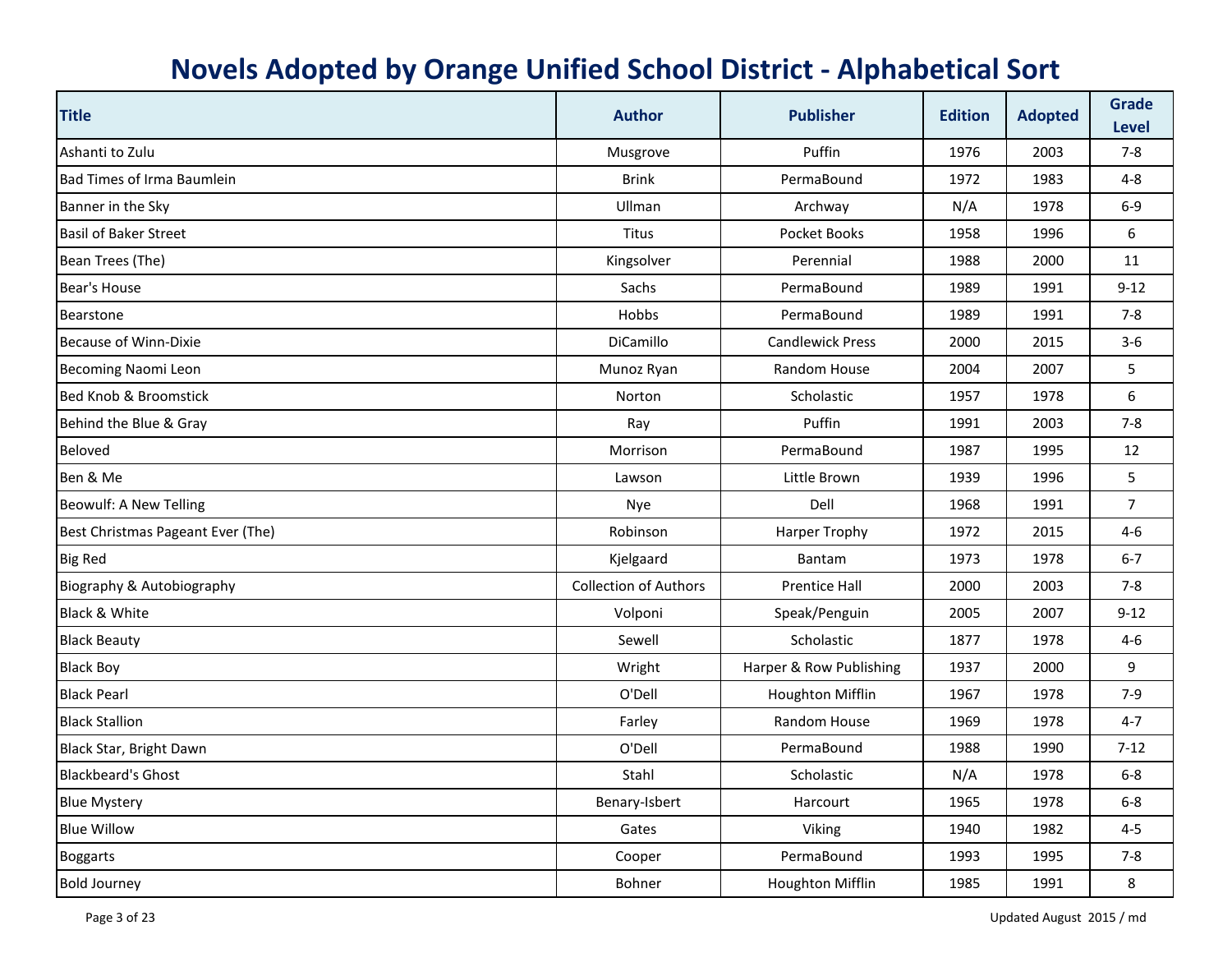| <b>Title</b>                                                        | <b>Author</b> | <b>Publisher</b>       | <b>Edition</b> | <b>Adopted</b> | <b>Grade</b><br><b>Level</b> |
|---------------------------------------------------------------------|---------------|------------------------|----------------|----------------|------------------------------|
| <b>Book of Greek Myths</b>                                          | D'Aulaires    | PermaBound             | 1962           | 1991           | $9 - 12$                     |
| Book of Merlyn (The)                                                | White         | Ace                    | 1977           | 2003           | $7 - 8$                      |
| Book Thief (The)                                                    | Zusak         | Knopf                  | 2007           | 2015           | 9                            |
| <b>Borrowers</b>                                                    | Norton        | PermaBound             | 1990           | 1991           | $9 - 12$                     |
| Boy and the Samurai                                                 | Haugaard      | Far West Lab           | N/A            | 1994           | $\overline{7}$               |
| Boy of the Painted Cave                                             | Denzel        | PermaBound             | 1988           |                | 6                            |
| Boy Who Drank Too Much (The)                                        | Greene        | Laurel Leaf            | 1979           | 2002           | $9 - 12$                     |
| <b>Brady</b>                                                        | Fritz         | Scholastic             | N/A            | 1978           | $4 - 8$                      |
| <b>Brave New World</b>                                              | Huxley        | PermaBound             | 1932           | 1988           | 12                           |
| <b>Breaking Through</b>                                             | Jimenez       | Houghton Mifflin       | 2001           | 2004           | $6-8$                        |
| Bridge To Terabithia                                                | Patterson     | PermaBound             | 1979           | 1980           | $7 - 8$                      |
| Bridger: Story of a Mountainman                                     | Kheridan      | Green Willow           | 1987           | 1991           | 8                            |
| <b>Bright Candles</b>                                               | Benchley      | <b>Harper Collins</b>  | 1974           | 1978           | $\overline{7}$               |
| <b>Bronze Bow</b>                                                   | Speare        | PermaBound             | 1961           | 1987           | $7 - 8$                      |
| <b>Brothers Karamazov</b>                                           | Dostoyevsky   | PermaBound             | 1957           | 1988           | 12                           |
| <b>Buckskin Brigade</b>                                             | Hubbard       | Scholastic             | N/A            | 1978           | $\overline{7}$               |
| Bud, Not Buddy                                                      | Curtis        | <b>Delacorte Press</b> | 1999           | 2015           | $6\,$                        |
| <b>Buffalo Brenda</b>                                               | Pinkwater     | PermaBound             | 1992           |                | $7 - 8$                      |
| <b>Bull Run</b>                                                     | Fleischman    | Scholastic             | 1993           | 1995           | 8                            |
| By Secret Railway                                                   | Meadowcroft   | Scholastic             | 1971           | 1978           | 6                            |
| By the Great Horn Spoon                                             | Fleischman    | N/A                    | 1963           | 1978           | $\overline{4}$               |
| Caddie Woodlawn                                                     | <b>Brink</b>  | Collier                | 1935           | 1982           | $7-9$                        |
| Calico Captive                                                      | Speare        | Dell                   | 1957           | 1992           | 5                            |
| Call It Courage                                                     | Sperry        | Scholastic             | N/A            | 1978           | $4 - 6$                      |
| Call of the Wild                                                    | London        | PermaBound             | 1961           | 1969           | 8                            |
| Call of the Wild - Adapted (component of Townsend Library Classics) | London        | <b>Townsend Press</b>  | 2003           | 2003           | $7 - 12$                     |
| Call of the Wild, An Adapted Classic                                | London        | Globe Fearon           | 1992           | 1992           | $7-8$                        |
| Canterbury Tales (The)                                              | Chaucer       | Penguin                | 1951           | 2003           | $7 - 8$                      |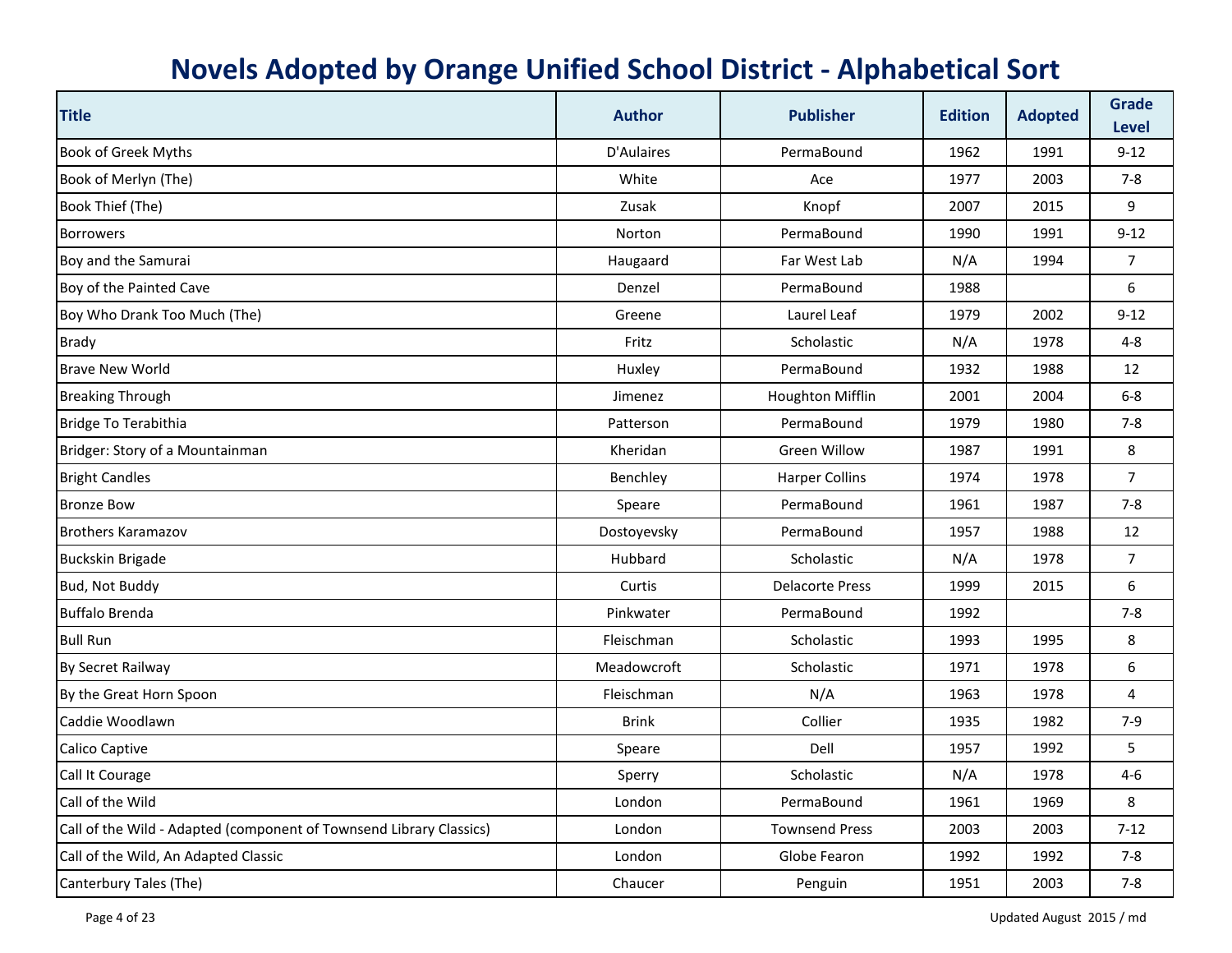| <b>Title</b>                             | <b>Author</b>  | <b>Publisher</b>             | <b>Edition</b> | <b>Adopted</b> | <b>Grade</b><br><b>Level</b> |
|------------------------------------------|----------------|------------------------------|----------------|----------------|------------------------------|
| <b>Canticle For Leibowitz</b>            | Miller         | Scholastic                   | 1959           | 1981           | $10-12$                      |
| Car (The)                                | Paulsen        | <b>Bantam Doubleday Dell</b> | 1994           | 2002           | $9 - 12$                     |
| Carlota                                  | O'Dell         | Houghton Mifflin             | 1977           | 1983           | $4 - 8$                      |
| Carry On, Mr. Bowditch                   | Lathan         | Houghton Mifflin             | 1983           | 1991           | 8                            |
| Catcher in the Rye                       | Salinger       | PermaBound                   | 1972           | 1986           | 10                           |
| Catherine, Called Birdy                  | Cushman        | PermaBound                   | 1994           | 1996           | $7 - 8$                      |
| Cave of the Moving Shadows               | Millstead      | LascAuxiliary Press          | 1979           |                | 6                            |
| Cave of Time (The)                       | Packard        | Bantam                       | 1979           | 1981           | $4 - 12$                     |
| Cay (The)                                | Taylor         | Avon                         | N/A            | 1978           | $6 - 7$                      |
| Chalk Box Kid (The)                      | <b>Bulla</b>   | Scholastic                   | 1987           | 2001           | $2 - 6$                      |
| Charlie & the Chocolate Factory          | Dahl           | Puffin                       | 1964           | 2003           | $7 - 8$                      |
| Charlie & the Great Glass Elevator       | Dahl           | Puffin                       | 1972           | 2003           | $7 - 8$                      |
| Cheaper By the Dozen                     | Gilbreth       | PermaBound                   | 1949           | 1982           | $7 - 8$                      |
| Chicken Boy                              | Dowell         | Atheneum                     | 2005           | 2008           | $6-8$                        |
| Child of the Owl                         | Yep            | PermaBound                   | 1977           | 1988           | $7 - 8$                      |
| Childhood's End                          | Clarke         | Scholastic                   | 1953           | 1981           | $10-12$                      |
| Children of the River                    | Crew           | PermaBound                   | 1989           | 1991           | $7 - 12$                     |
| <b>Chinese Handcuffs</b>                 | Crutcher       | Bantam                       | 1989           | 2000           | 10                           |
| Chitty Chitty Bang Bang                  | Fleming        | Scholastic                   | 1976           | 1978           | 6                            |
| Chocolate War                            | Cormier        | PermaBound                   | 1974           | 1998           | 9                            |
| <b>Christmas Carol</b>                   | <b>Dickens</b> | PermaBound                   | 1963           | 1987           | 9                            |
| Cirque Du Freak: The Vampire's Assistant | Shan           | Little Brown Books           | 2000           | 2012           | $5-8$                        |
| City of Ember (The)                      | DuPrau         | Random House                 | 2003           | 2012           | $5 - 8$                      |
| City of Gold & Lead                      | Christopher    | PermaBound                   | 1989           | 1991           | $9 - 12$                     |
| <b>Clamshell Boy</b>                     | Cohlene        | <b>Watermill Press</b>       | 1990           | 1992           | 3                            |
| Classical Myths That Live Today          | Sabin          | Silver Burdett               | 1958           | 1971           | 9                            |
| Clay Marble & Related Readings           | Ho             | <b>McDougal Littel</b>       | 1997           | 2000           | $\overline{7}$               |
| Come Sing, Jimmy Jo                      | Paterson       | PermaBound                   | 1985           | 1988           | $7 - 8$                      |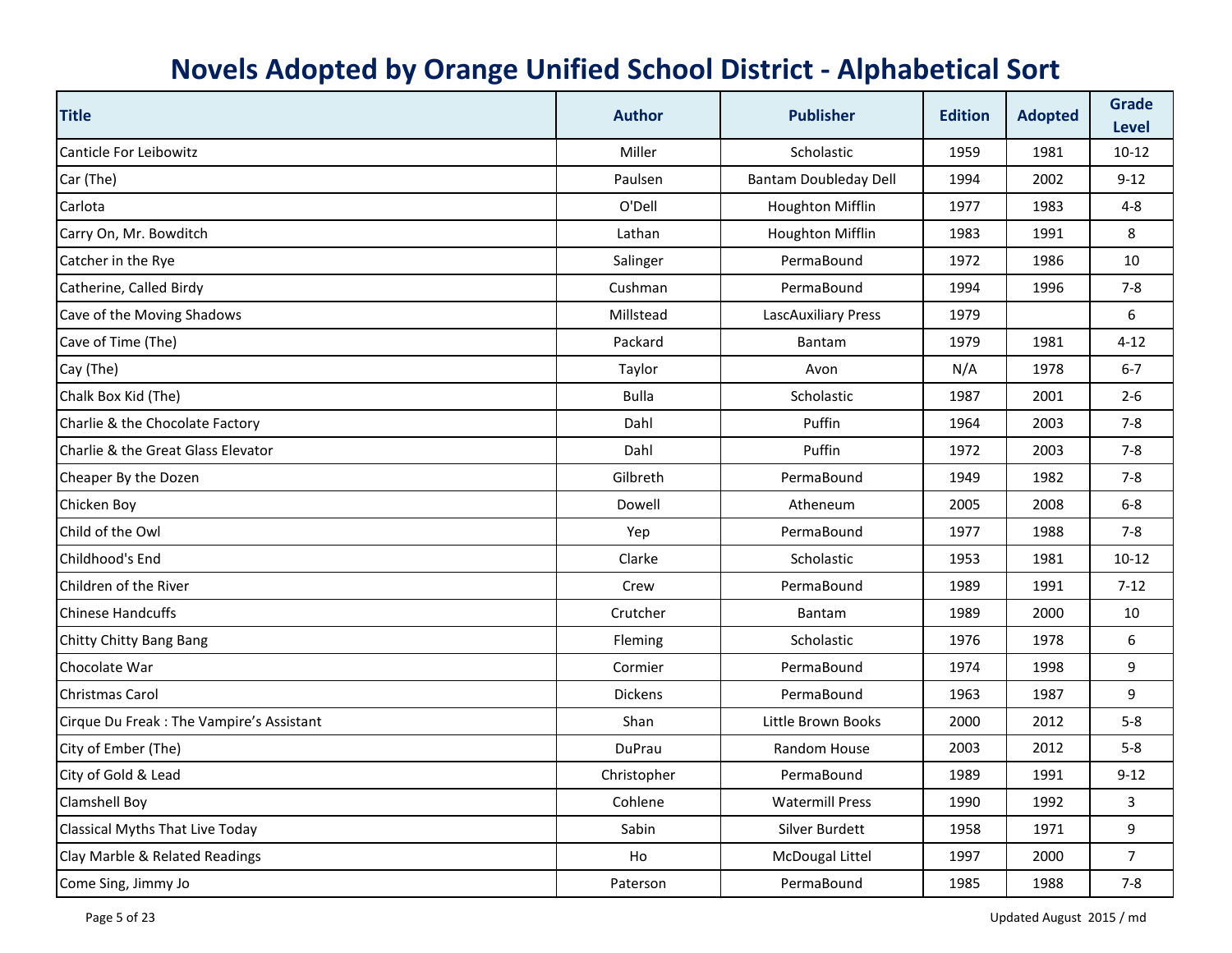| <b>Title</b>                              | <b>Author</b>                | <b>Publisher</b>     | <b>Edition</b> | <b>Adopted</b> | <b>Grade</b><br><b>Level</b> |
|-------------------------------------------|------------------------------|----------------------|----------------|----------------|------------------------------|
| Connecticut Yankee in King Arthur's Court | Twain                        | PermaBound           | 1981           | 1998           | 9                            |
| Courage of Sarah Noble                    | Dalgliesh                    | Scribner             | 1954           | 1992           | 3                            |
| Crazy Lady!                               | Conly                        | PermaBound           | 1993           | 1996           | $7-8$                        |
| Cricket In Times Square (The)             | Selden                       | Dell                 | N/A            | 1978           | $4 - 7$                      |
| Crossroads                                | <b>Collection of Authors</b> | <b>Prentice Hall</b> | 2000           | 2003           | $7-8$                        |
| Crucible (The)                            | Miller                       | PermaBound           | 1953           | 1973           | 11                           |
| Cry the Beloved Country                   | Paton                        | PermaBound           | 1961           | 1966           | 12                           |
| Cyrano De Bergerac                        | Rostand                      | PermaBound           | 1923           | 1988           | 12                           |
| Dandelion Wine                            | Bradbury                     | PermaBound           | 1957           | 1998           | 9                            |
| Dar & the Spearthrower                    | Cowley                       | <b>Clairon Books</b> | 1994           | 1996           | 6                            |
| Dark & Deadly Pool                        | Nixon                        | PermaBound           | 1987           | 1991           | $9 - 12$                     |
| Dark Canoe                                | O'Dell                       | Houghton Mifflin     | 1968           | 1978           | $7-9$                        |
| Dark Is Rising                            | Cooper                       | Econo-Clad           | 1973           | 1980           | $7-9$                        |
| Dark Water Rising                         | Hale                         | Henry Holt & Co.     | 2006           | 2015           | 6                            |
| Day No Pigs Would Die                     | Peck                         | PermaBound           | 1972           | 1986           | 10                           |
| Day of Tears                              | Lester                       | Hyperion             | 2005           | 2008           | $6 - 8$                      |
| Deadly Game of Magic                      | Nixon                        | PermaBound           | 1983           | 1988           | $7 - 8$                      |
| Dealing With Dragons                      | Wrede                        | PermaBound           | 1990           | 1992           | $7 - 8$                      |
| Dear Mr. Henshaw                          | Cleary                       | W. Morrow & Company  | 1983           | 1998           | 5                            |
| Death Be Not Proud                        | Gunther                      | N/A                  | 1949           | 1984           | 8                            |
| Death of a Salesman                       | Miller                       | PermaBound           | 1949           | 1991           | 12                           |
| Deathwatch                                | White                        | Laurel Leaf          | 1972           | 2007           | 6                            |
| <b>December Stillness</b>                 | Hahn                         | PermaBound           | 1988           | 1990           | $7 - 12$                     |
| Devil's Arithmetic (The)                  | Yolen                        | Puffin               | 1988           | 2003           | $7 - 8$                      |
| Don Quixote                               | Cervantes                    | PermaBound           | 1957           | 1988           | 12                           |
| Don't Look Behind You                     | Duncan                       | PermaBound           | 1989           | 1991           | $9 - 12$                     |
| Don't Tell Anyone                         | Kehret                       | Puffin               | 2000           | 2003           | $7-8$                        |
| Door in the Wall                          | De Angeli                    | PermaBound           | 1949           | 1987           | $6-8$                        |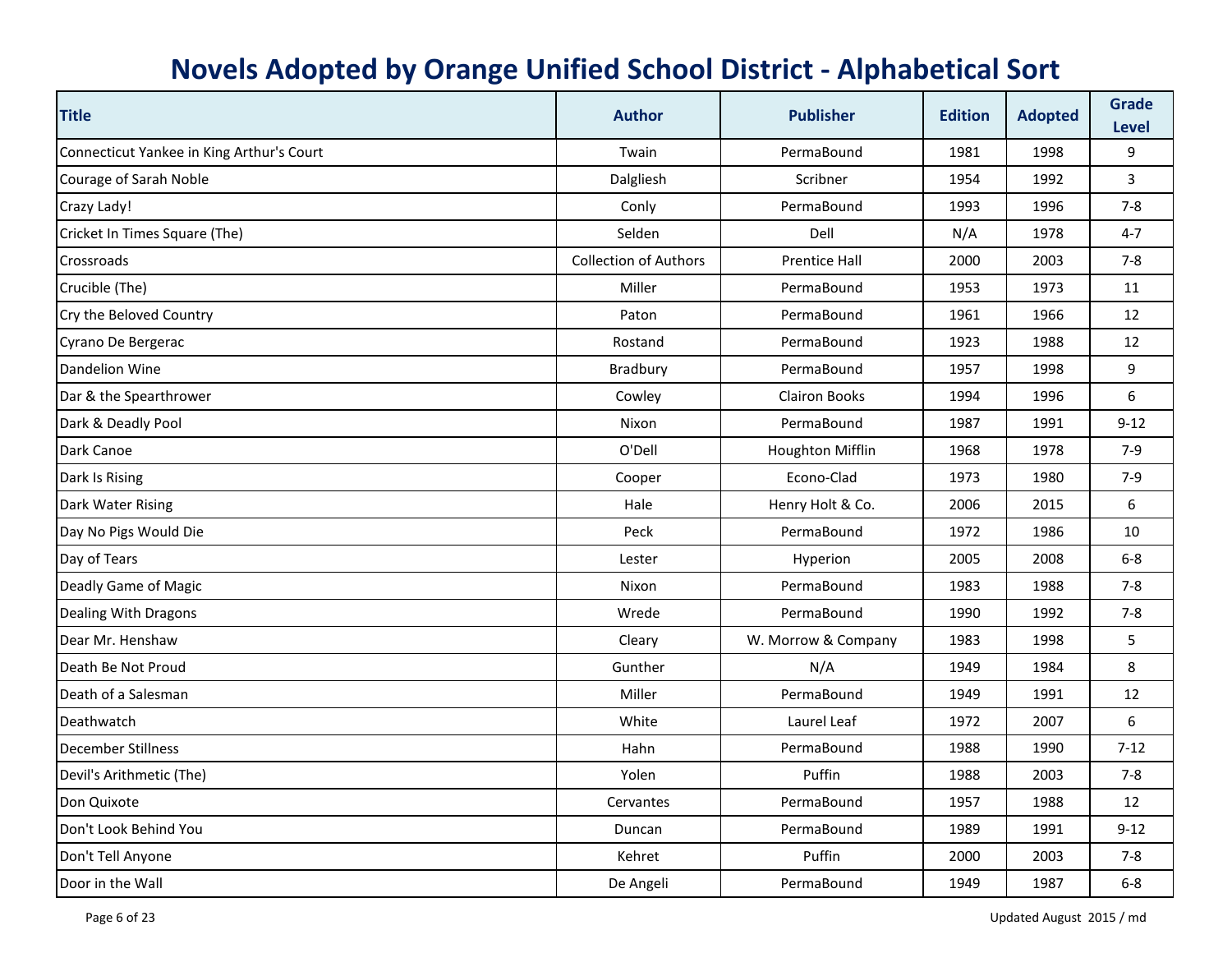| <b>Title</b>                      | <b>Author</b>      | <b>Publisher</b>      | <b>Edition</b> | <b>Adopted</b> | <b>Grade</b><br><b>Level</b> |
|-----------------------------------|--------------------|-----------------------|----------------|----------------|------------------------------|
| Double Life of Pocahontas         | Fritz              | <b>Trumpet Club</b>   | 1983           | 1991           | 5                            |
| Downriver                         | Hobbs              | PermaBound            | 1991           | 1994           | $9 - 12$                     |
| Dr. Faustus                       | Malory             | PermaBound            | 1969           | 1988           | 12                           |
| Dr. Jekyll & Mr. Hyde             | Stevenson          | PermaBound            | 1967           | 1980           | $11 - 12$                    |
| <b>Dracula</b>                    | Stoker             | PermaBound            | 1897           | 1988           | 12                           |
| Dragon's Blood                    | Yolen              | PermaBound            | 1982           | 1988           | $7 - 8$                      |
| Dragonslayers                     | Coville            | PermaBound            | 1994           | 1998           | $\overline{7}$               |
| Dragonsong                        | McCaffrey          | PermaBound            | 1977           | 1998           | 9                            |
| Dragonwings                       | Yep                | PermaBound            | 1975           | 1980           | 9                            |
| Dream of Ghosts                   | <b>Bonham</b>      | Dutton                | 1973           | 1978           | $3-6$                        |
| <b>Eagle Song</b>                 | <b>Bruchac</b>     | Puffin                | 1997           | 2003           | $7-8$                        |
| Egypt Game (The)                  | Snyder             | <b>Dell Yearling</b>  | 1967           | 1996           | 6                            |
| Egyptian Cinderella               | Climo              | Far West Lab          | N/A            | 1994           | 6                            |
| <b>Enchantress From the Stars</b> | Engdahl            | Atheneum              | N/A            | 1978           | $6 - 7$                      |
| Endless Steppe: Girl in Exile     | Hautzig            | PermaBound            | 1968           | 1991           | $9 - 12$                     |
| Enormous Egg (The)                | Butterworth        | Dell                  | 1956           | 1981           | 5                            |
| <b>Escape From Warsaw</b>         | <b>Serralliers</b> | PermaBound            | 1972           | 1984           | $7 - 8$                      |
| <b>Esperanza Rising</b>           | Ryan               | PermaBound            | 2000           | 2002           | $7 - 8$                      |
| Euripides I                       | Grene, Lattimore   | University of Chicago | 1955           | 1991           | 12                           |
| Face At the Edge of the World     | <b>Bunting</b>     | PermaBound            | 1985           | 1988           | $9 - 12$                     |
| Face on the Milk Carton           | Cooney             | PermaBound            | 1990           | 1992           | $9 - 12$                     |
| Face to Face                      | Bauer              | PermaBound            | 1991           | 1993           | $7 - 8$                      |
| Facts & Fictions of Minna Pratt   | MacLachlan         | PermaBound            | 1988           | 1991           | $7 - 8$                      |
| Fahrenheit 451                    | Bradbury           | <b>Ballantine</b>     | 1953           | 1982           | $11 - 12$                    |
| <b>Family Pictures</b>            | Lomas Garza        | Far West Lab          | N/A            | 1994           | 4                            |
| Fantome de l'Opera (Le)           | Leroux             | Glencoe/McGraw-Hill   | 1992           | 2005           | $11 - 12$                    |
| Farewell to Arms                  | Hemingway          | PermaBound            | 1929           | 1988           | 11                           |
| Farthest Shore (The)              | LeGuin             | Bantam                | N/A            | 1978           | $7-9$                        |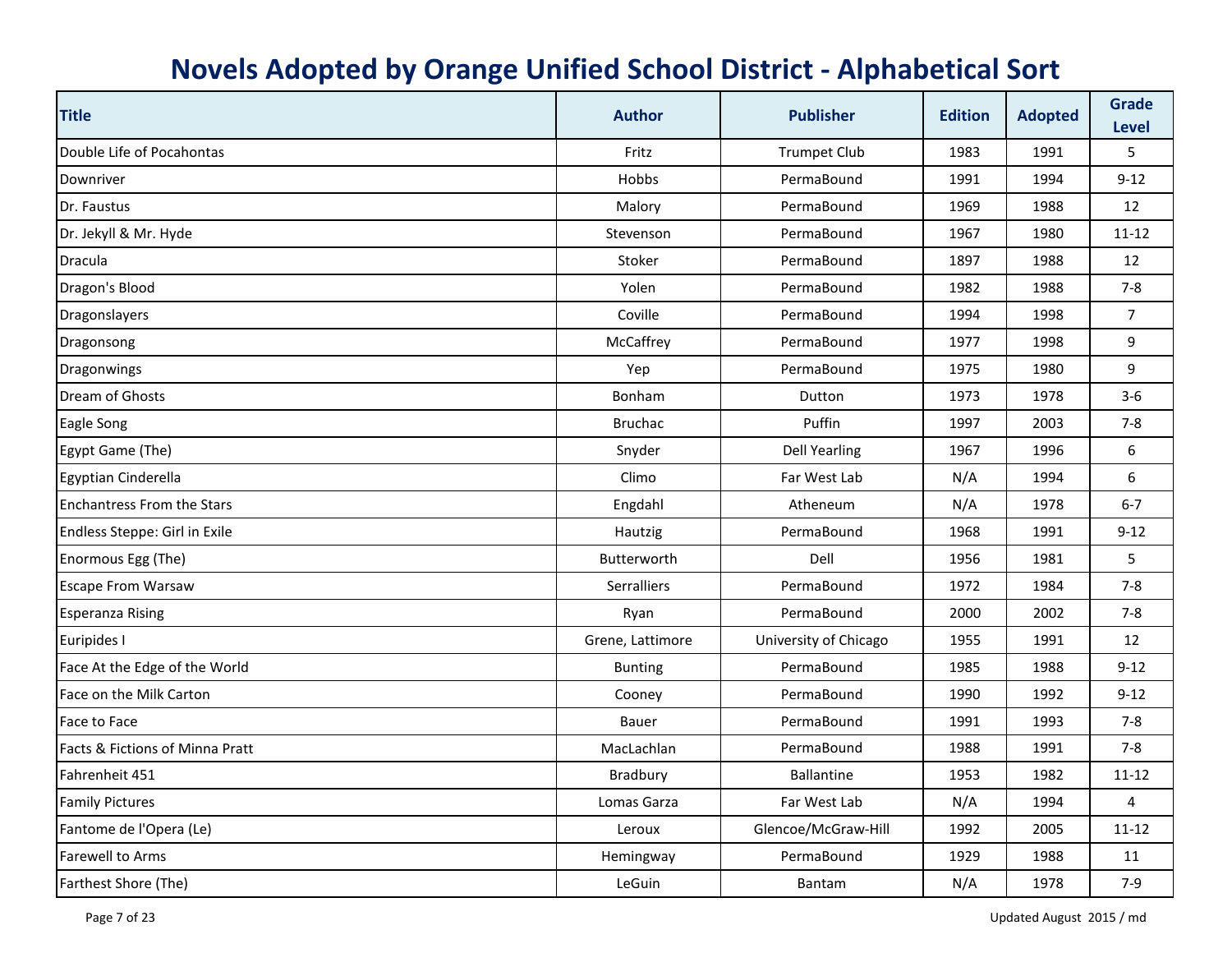| <b>Title</b>                                    | <b>Author</b> | <b>Publisher</b>       | <b>Edition</b> | <b>Adopted</b> | <b>Grade</b><br><b>Level</b> |
|-------------------------------------------------|---------------|------------------------|----------------|----------------|------------------------------|
| <b>Fast Food Nation</b>                         | Schlosser     | Harper Perennial       | 2001           | 2007           | 11                           |
| <b>Fever 1793</b>                               | Anderson      | Aladdin                | 2000           | 2003           | $7 - 8$                      |
| <b>Fighting Ground</b>                          | Avi           | Far West Lab           | N/A            | 1994           | 5                            |
| Fighting Ground (The)                           | Avi           | PermaBound             | 1984           |                | 5                            |
| <b>Fire Hunter</b>                              | Kjelgaard     | Scholastic             | 1958           | 1978           | $\overline{7}$               |
| <b>Fire Pony</b>                                | Philbrick     | PermaBound             | 1996           | 1998           | $7-8$                        |
| Flight of Passage                               | <b>Buck</b>   | Hyperion               | 1998           | 2015           | $9 - 12$                     |
| Flip-Flop Girl                                  | Paterson      | Puffin                 | 1994           | 2003           | $7-8$                        |
| Flipped                                         | Van Draanen   | Knopf                  | 2001           | 2003           | $7 - 8$                      |
| Flowers For Algernon                            | Keyes         | Bantam                 | 1966           | 2000           | $9-12$                       |
| <b>Fog Magic</b>                                | Sauer         | Pocket Books           | N/A            | 1978           | $4-6$                        |
| Follow the Drinking Gourd                       | Winter        | <b>Dragonfly Books</b> | 1988           | 2001           | 3                            |
| Fool's Gold                                     | Zilpha        | PermaBound             | 1993           | 1994           | $7 - 8$                      |
| Forgotten Door                                  | Key           | Atheneum               | N/A            | 1978           | $6 - 7$                      |
| Four Major Plays                                | Ibsen         | PermaBound             | 1966           | 1991           | $11 - 12$                    |
| Frankenstein (Pacemaker Abridged)               | Shelly        | Globe Fearon           | 1986           | 2000           | $6-8$                        |
| Freak the Mighty                                | Philbrick     | PermaBound             | 1993           | 1996           | $7 - 8$                      |
| <b>Freaky Friday</b>                            | Rodgers       | PermaBound             | 1973           | 1991           | $9 - 12$                     |
| Freedom At Midnight                             | Collins       | Avon                   | 1975           | 1989           | 12                           |
| Freedom's Choice                                | McCaffrey     | Ace                    | 1997           | 2003           | $7 - 8$                      |
| From the Mixed Up Files of Basil E. Frankweiler | Konigsburg    | PermaBound             | 1967           | 1983           | $5-9$                        |
| Gentle Ben                                      | Morey         | Scholastic             | N/A            | 1978           | 6                            |
| <b>Ghost That Came Alive</b>                    | Crume         | Scholastic             | 1975           | 1978           | 6                            |
| Gift Giver (The)                                | Hansen        | Clarion                | 1980           | 2001           | 5                            |
| Gift of the Sacred Dog                          | Goble         | MacMillan              | 1980           | 1992           | 3                            |
| Giver                                           | Lowry         | PermaBound             | 1993           | 1995           | $7 - 8$                      |
| <b>Glass Menagerie</b>                          | Williams      | PermaBound             | 1945           | 1988           | 11                           |
| Glory Field (The)                               | <b>Myers</b>  | <b>Prentice Hall</b>   | 2000           | 2003           | $7 - 8$                      |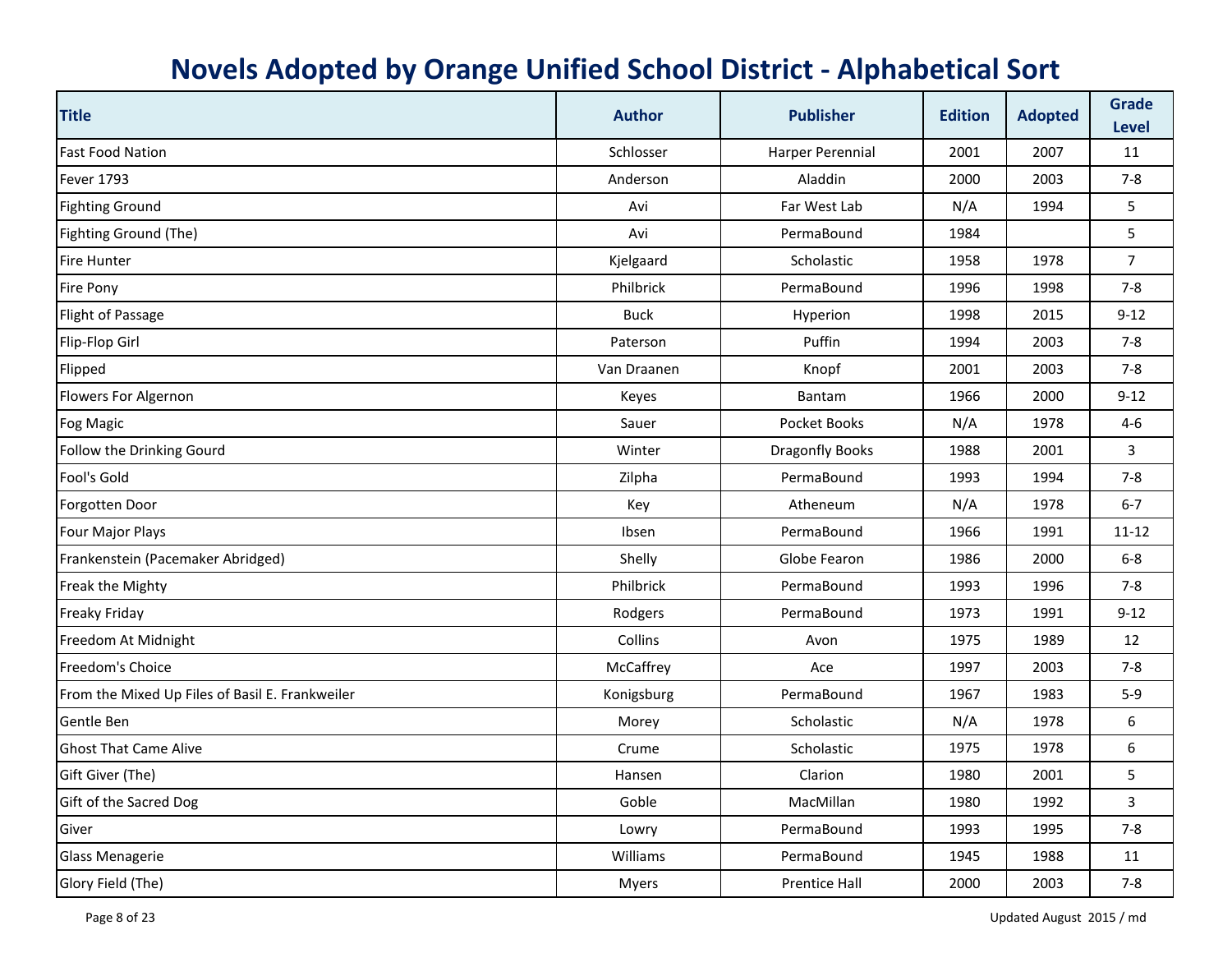| <b>Title</b>                                          | <b>Author</b>   | <b>Publisher</b>    | <b>Edition</b> | <b>Adopted</b> | <b>Grade</b><br><b>Level</b> |
|-------------------------------------------------------|-----------------|---------------------|----------------|----------------|------------------------------|
| Golden Fleece & Heroes Who                            | Colum           | PermaBound          | 1921           |                | 6                            |
| Golden Goblet (The)                                   | McGraw          | <b>Puffin Books</b> | 1961           | 1992           | 6                            |
| <b>Good Earth</b>                                     | <b>Buck</b>     | PermaBound          | 1931           | 1968           | 10                           |
| Goodbye Mr. Chips                                     | Hilton          | Bantam              | 1962           | 1982           | $11 - 12$                    |
| <b>Great Expectations</b>                             | <b>Dickens</b>  | PermaBound          | 1963           | 1966           | 9                            |
| Great Expectations, An Adapted Classic                | <b>Dickens</b>  | Globe Fearon        | 1992           | 1992           | 9                            |
| Great Expectations, An Adapted Classic T.E.           | <b>Dickens</b>  | Globe Fearon        | 1992           | 1992           | 9                            |
| <b>Great Gatsby</b>                                   | Fitzgerald      | PermaBound          | 1958           | 1968           | 11                           |
| <b>Great Gilly Hopkins</b>                            | Paterson        | PermaBound          | 1987           | 1991           | $9 - 12$                     |
| <b>Great McGonnigle's Gray Ghost</b>                  | Corbett         | Little Brown        | 1975           | 1978           | $6-8$                        |
| <b>Greek Gods</b>                                     | Evslin          | PermaBound          | 1966           | 1987           | $7 - 8$                      |
| <b>Green Hills of Earth</b>                           | <b>Heinlein</b> | Scholastic          | 1951           | 1981           | $10-12$                      |
| Greenwitch                                            | Cooper          | Econo-Clad          | 1974           | 1980           | $7-9$                        |
| Grey King (The)                                       | Cooper          | Econo-Clad          | 1975           | 1980           | $7-9$                        |
| Grizzly (The)                                         | Johnson         | Scholastic          | N/A            | 1978           | $5-6$                        |
| <b>Gulliver's Travels</b>                             | Swift           | PermaBound          | 1726           | 1979           | 12                           |
| <b>Guns of August</b>                                 | Tuchman         | MacMillan           | 1962           | 1989           | 12                           |
| <b>Guy Time</b>                                       | Weeks           | PermaBound          | 2000           | 2002           | $7-8$                        |
| Hamlet (Folger Edition)                               | Shakespeare     | PermaBound          | 1958           | 1990           | 12                           |
| <b>Hand Full of Stars</b>                             | Girion          | PermaBound          | 1981           | 1986           | $7 - 8$                      |
| Harriet Tubman, Call to Freedom                       | Carlson         | Fawcett             | 1989           | 1996           | 5                            |
| Harriet Tubman, Conductor of the Underground Railroad | Petry           | Pocket Books        | 1955           | 1991           | 8                            |
| Harry Potter & the Sorcerer's Stone                   | Rowling         | Scholastic          | 1997           | 2005           | $4 - 6$                      |
| Hatchet                                               | Paulsen         | PermaBound          | 1987           | 1989           | $7 - 12$                     |
| Haunted Island                                        | Nixon           | PermaBound          | 1987           | 1988           | $7 - 12$                     |
| Heart of a Chief (The)                                | <b>Bruchac</b>  | Puffin              | 1998           | 2003           | $7 - 8$                      |
| Heart of Darkness & the Secret Sharer                 | Conrad          | PermaBound          | 1969           | 1978           | 11-12                        |
| Heartbeat                                             | Mazer/Fox       | PermaBound          | 1989           | 1991           | $9 - 12$                     |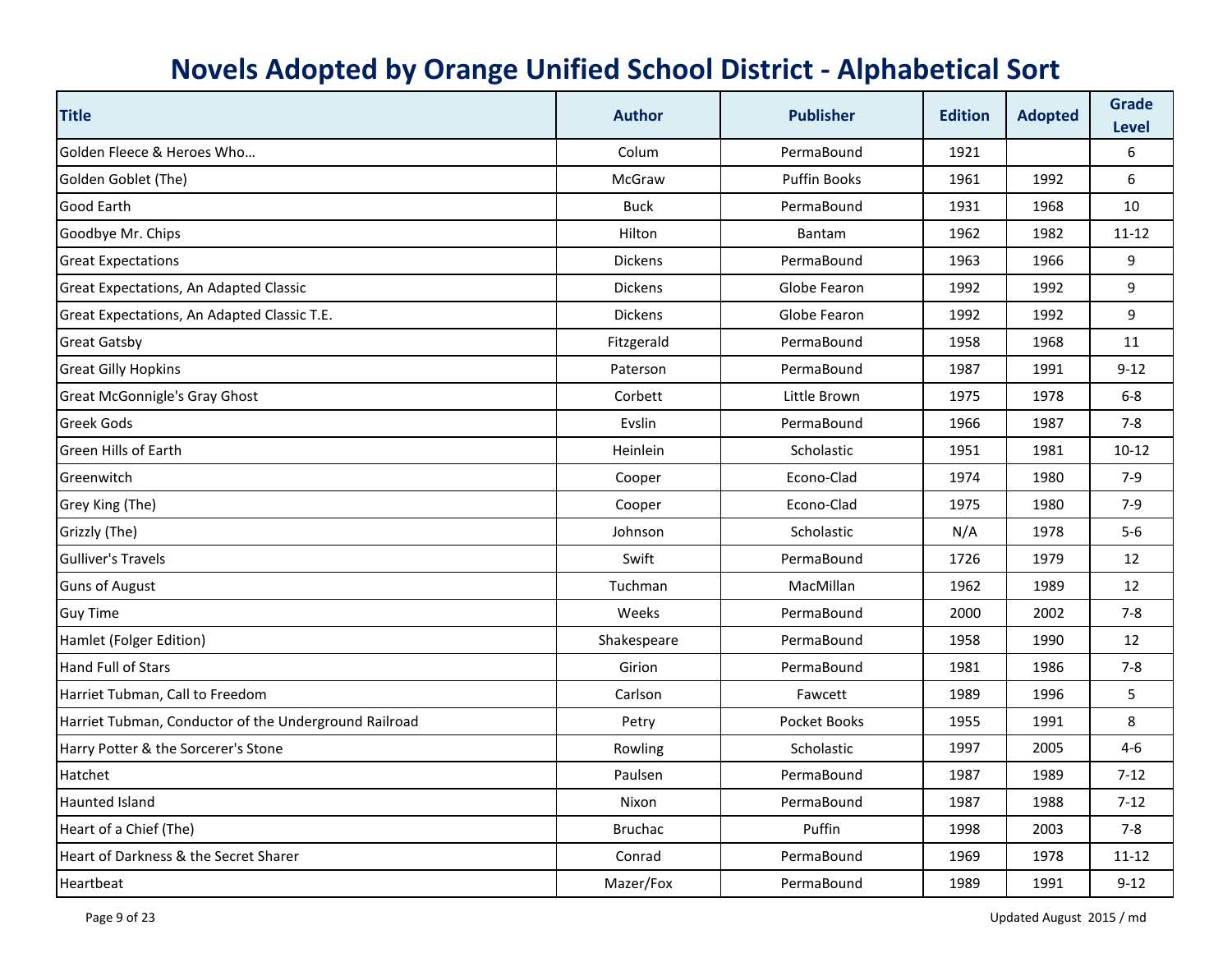| <b>Title</b>                     | <b>Author</b> | <b>Publisher</b>             | <b>Edition</b> | <b>Adopted</b> | <b>Grade</b><br>Level |
|----------------------------------|---------------|------------------------------|----------------|----------------|-----------------------|
| Hello My Name is Scrambled Eggs  | Gilson        | W.M. Morrow                  | 1985           | 1995           | 5                     |
| <b>High King</b>                 | Alexander     | Dell                         | N/A            | 1978           | $4 - 8$               |
| Hiroshima                        | Hersey        | PermaBound                   | 1946           | 1984           | 10                    |
| Hobbit                           | Tolkien       | <b>Ballantine Publishing</b> | 1937           | 2000           | 9                     |
| Holes                            | Sachar        | PermaBound                   | 1998           | 1999           | $7 - 8$               |
| <b>Homer Price</b>               | McClosky      | Penguin                      | N/A            | 1981           | 4                     |
| Homesick: My Own Story           | Fritz         | Putnam                       | 1982           | 1995           | $\boldsymbol{6}$      |
| Hope Was Here                    | Bauer         | PermaBound                   | 2000           | 2002           | 9                     |
| Horse & His Boy                  | Lewis         | Collier                      | N/A            | 1978           | $6 - 7$               |
| Hound of the Baskervilles        | Doyle         | <b>Berkeley Publishing</b>   | 1971           | 1978           | $6-9$                 |
| House is a House For Me          | Hoberman      | PermaBound                   | 1978           | 1994           | $\mathbf{1}$          |
| House of Dies Drear              | Hamilton      | MacMillan                    | N/A            | 1978           | $5-9$                 |
| House On Mango Street            | Cisneros      | PermaBound                   | 1986           | 1998           | 9                     |
| Houses & Homes                   | Wood          | Far West Lab                 | N/A            | 1994           | $\mathbf{1}$          |
| How My Parents Learned to Eat    | Friedman      | Houghton Mifflin             | 1984           | 2001           | $2 - 6$               |
| Howliday Inn                     | Howe          | Avon Camelot                 | 1982           | 2001           | 5                     |
| <b>Human Comedy</b>              | Saroyan       | PermaBound                   | 1944           | 1969           | 9                     |
| Hundred Penny Box (The)          | Mathis        | Penguin                      | 1975           | 2007           | $\overline{3}$        |
| Hunger Games (The)               | Collins       | Scholastic                   | 2008           | 2011           | $7-9$                 |
| I Am Rosemarie                   | Moskin        | Scholastic                   | 1975           | 1978           | 6                     |
| I Heard the Owl Call My Name     | Cravens       | PermaBound                   | 1973           | 1986           | 10                    |
| I Like Me                        | Carlson       | Far West Lab                 | N/A            | 1994           | $\mathbf{1}$          |
| Never Promised You A Rose Garden | Green         | PermaBound                   | 1970           | 1986           | 10                    |
| I Robot                          | Asimov        | Scholastic                   | 1950           | 1981           | $10 - 12$             |
| I, Juan De Pareja                | De Trevino    | PermaBound                   | 1973           | 1987           | $7-8$                 |
| I.D.                             | Grant         | Orca Book Publishing         | 2007           | 2008           | $9 - 12$              |
| Iceberg Hermit (The)             | Roth          | Scholastic                   | N/A            | 1978           | $7-9$                 |
| If You Come Softly               | Woodson       | <b>Puffin Books</b>          | 1998           | 2001           | $9 - 12$              |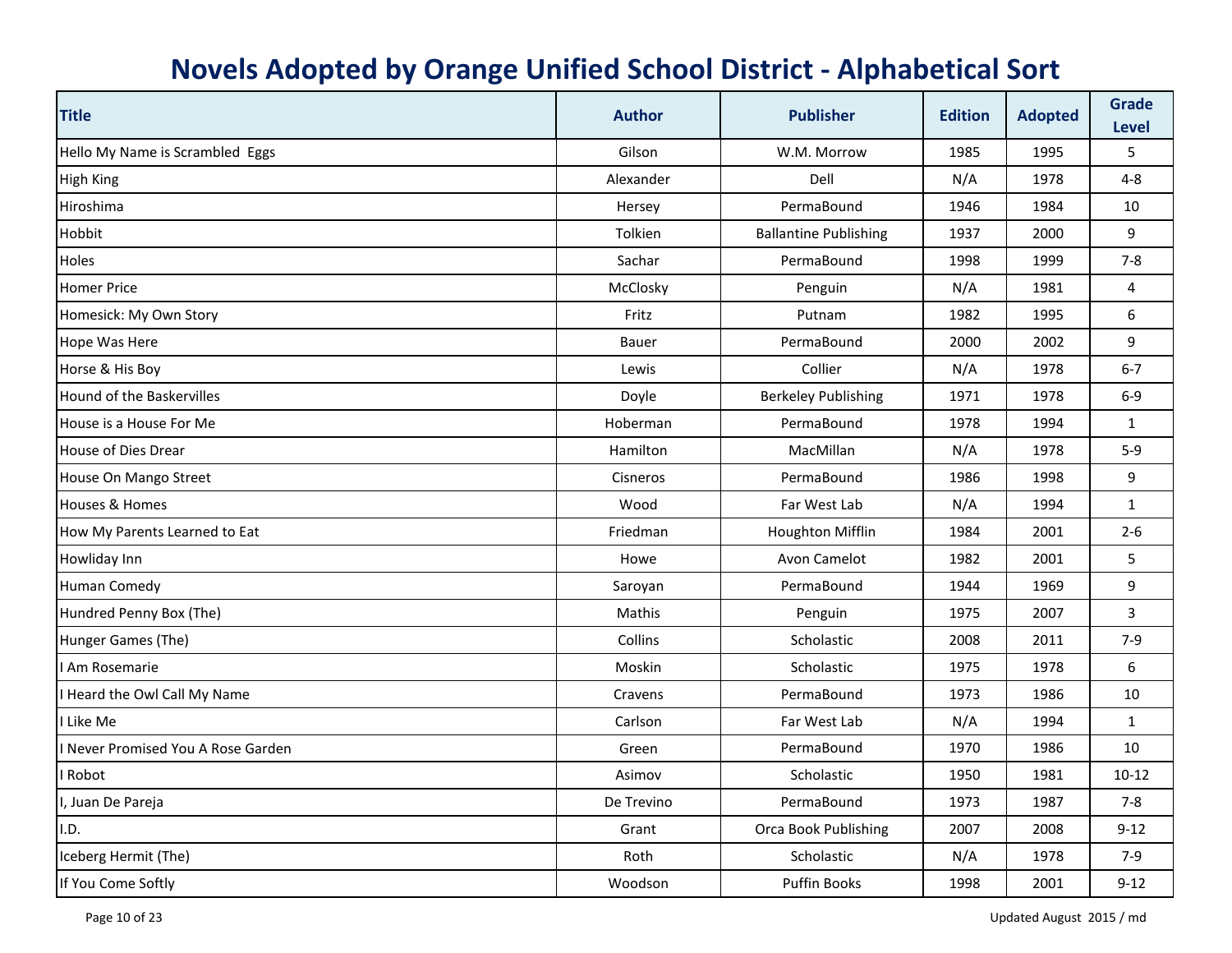| <b>Title</b>                                                | <b>Author</b>  | <b>Publisher</b>           | <b>Edition</b> | <b>Adopted</b> | <b>Grade</b><br><b>Level</b> |
|-------------------------------------------------------------|----------------|----------------------------|----------------|----------------|------------------------------|
| Illiad                                                      | Homer          | PermaBound                 | 1938           | 1988           | 12                           |
| In Cold Blood                                               | Capote         | Random House               | 1965           | 2007           | 11                           |
| Incident At Hawk's Hill                                     | Eckert         | Dell                       | 1971           | 1981           | $\overline{7}$               |
| Inferno                                                     | Dante          | PermaBound                 | 1954           | 1988           | 12                           |
| Inherit the Wind                                            | Lawrence & Lee | <b>Bantam Books</b>        | 1955           | 2000           | 11                           |
| Interstellar Pig                                            | Sleater        | PermaBound                 | 1984           | 1987           | $7 - 8$                      |
| Into the Mummy's Tomb                                       | Reeves         | Scholastic                 | 1992           | 1994           | 6                            |
| Into the Wild                                               | Krakauer       | <b>Anchor Books</b>        | 1996           | 2007           | $10 - 11$                    |
| Into Thin Air                                               | Krakauer       | <b>Anchor Books</b>        | 1999           | 2007           | 10                           |
| Invention of Hugo Cabret (The)                              | Selznick       | Scholastic                 | 2007           | 2012           | $6-8$                        |
| Invisible Man                                               | Wells          | <b>Berkeley Publishing</b> | N/A            | 1978           | $7-9$                        |
| <b>Irish Red</b>                                            | Kjelgaard      | Scholastic                 | N/A            | 1978           | 6                            |
| Iron Ring (The)                                             | Alexander      | Dutton/Penguin Putnam      | 1997           | 2003           | $7 - 8$                      |
| Island Keeper (The)                                         | Mazer          | Dell                       | 1981           | 1994           | $5-6$                        |
| Island of the Blue Dolphins                                 | O'Dell         | Far West Lab               | N/A            | 1994           | 4                            |
| Izzy Willy Nilly                                            | Voight         | PermaBound                 | 1986           | 1989           | $7-12$                       |
| James & the Giant Peach                                     | Dahl           | Knopf                      | 1961           | 2001           | $2 - 6$                      |
| Jane Eyre                                                   | <b>Bronte</b>  | PermaBound                 | 1847           | 1984           | $11 - 12$                    |
| Jennifer, Hecate, Macbeth, William McKinley & Me, Elizabeth | Konigsburg     | PermaBound                 | 1975           | 1983           | $4 - 7$                      |
| Jip His Story                                               | Paterson       | PermaBound                 | 1996           | 1998           | $7-8$                        |
| Joey Pigza Swallowed the Key                                | Gantos         | Follett                    | 1998           | 2001           | $7 - 8$                      |
| John Treegate's Musket                                      | Wibberley      | <b>NA</b>                  | N/A            | 1978           | $\overline{7}$               |
| Johnny Tremain                                              | Forbes         | PermaBound                 | 1979           | 1987           | $7 - 8$                      |
| Josie's Handful of Quietness                                | Smith          | Abingdon                   | 1975           | 1978           | $4 - 7$                      |
| Journey of the Sparrows (The)                               | <b>Buss</b>    | Dell                       | 1991           | 1996           | $\overline{7}$               |
| Journey to the Center of the Earth                          | Verne          | Airmont                    | N/A            | 1978           | $7-9$                        |
| Journey to Topaz                                            | Uchida         | Far West Lab               | N/A            | 1994           | 4                            |
| Journey Under the Sea                                       |                | Bantam                     | 1979           | 1981           | $4 - 12$                     |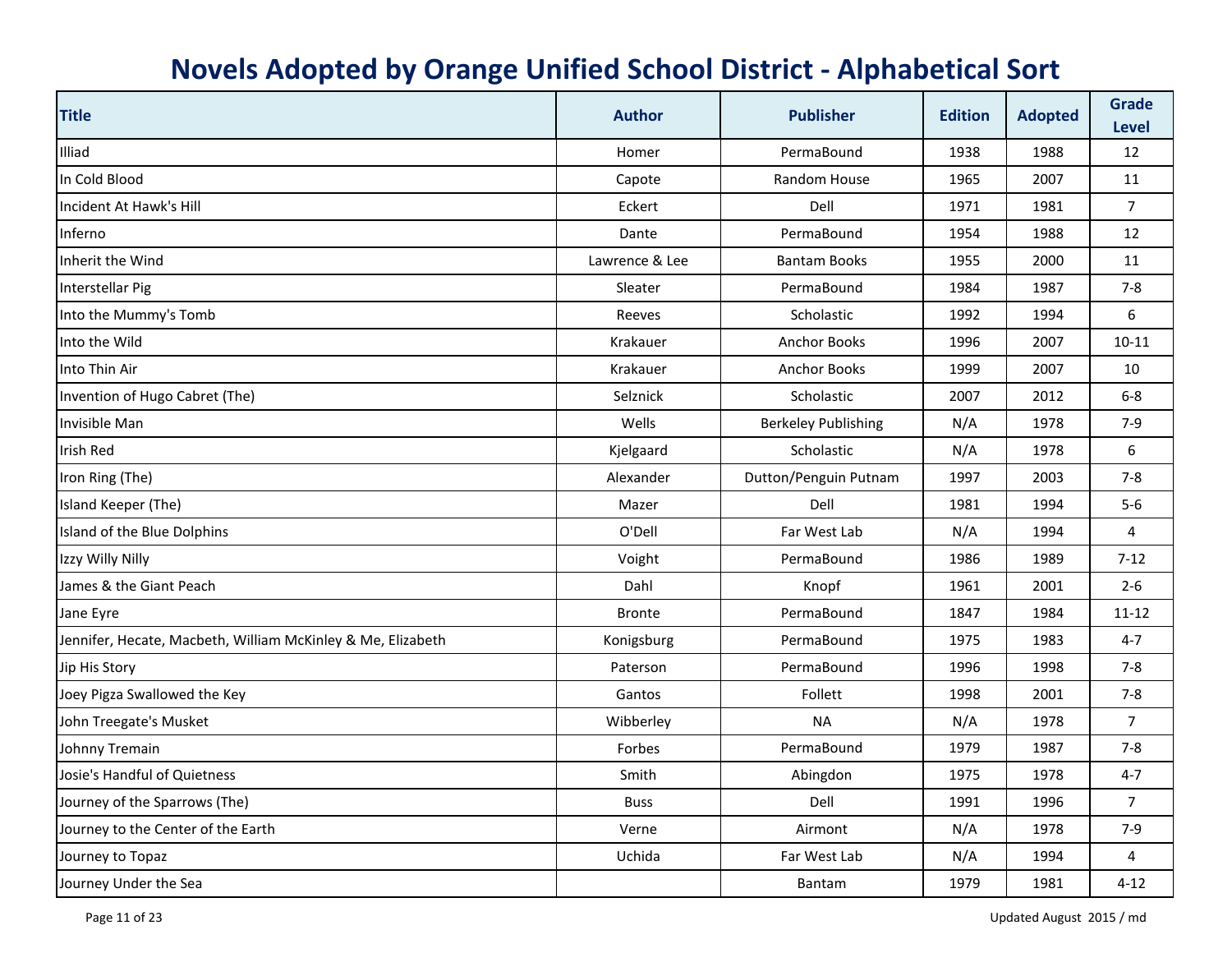| <b>Title</b>                         | <b>Author</b> | <b>Publisher</b>        | <b>Edition</b> | <b>Adopted</b> | <b>Grade</b><br><b>Level</b> |
|--------------------------------------|---------------|-------------------------|----------------|----------------|------------------------------|
| Joy Luck Club                        | Tan           | PermaBound              | 1989           | 1998           | 9                            |
| Julie of the Wolves                  | George        | <b>Harper Trophy</b>    | 1972           | 2001           | 5                            |
| Jungle (The)                         | Sinclair      | PermaBound              | 1905           | 1973           | 11                           |
| Jungle Book (The)                    | Kipling       | Puffin                  | 1994           | 2003           | 6                            |
| <b>Keeping Quilt</b>                 | Polacco       | Far West Lab            | 1998           | 2012           | $2 - 3$                      |
| King Lear                            | Shakespeare   | N/A                     | N/A            |                | $11 - 12$                    |
| King of the Wind                     | Henry         | <b>Rand McNally</b>     | 1948           | 1981           | $\overline{7}$               |
| King's Fifth                         | O'Dell        | Dell                    | N/A            | 1978           | $6-8$                        |
| Kiss the Dust                        | Laird         | PermaBound              | 1996           | 1996           | $7 - 8$                      |
| Knight At Dawn (The)                 | Pope          | Scholastic              | 1993           | 2001           | $2 - 6$                      |
| Kon Tiki                             | Heyerdahl     | Pocket Books            | 1950           | 1982           | $7-9$                        |
| Lantern in Her Hand                  | Aldritch      | Hawthorne Prop          | 1956           | 1991           | 8                            |
| Last Battle                          | Lewis         | Collier                 | N/A            | 1978           | $5 - 7$                      |
| Last of the Mohicans (Abridged)      | Cooper        | Globe Fearon            | 1962           | 2000           | $6-8$                        |
| <b>Learning Tree</b>                 | Parks         | PermaBound              | 1967           | 1986           | 10                           |
| Legend of Sleepy Hollow (The)        | Irving        | Penguin                 | 1978           | 2003           | $7 - 8$                      |
| Legends of the Bluebonnet            | De Paola      | Putnam                  | 1983           | 1992           | 3                            |
| Lemonade War (The)                   | <b>Davies</b> | <b>Houghton Mifflin</b> | 2007           | 2015           | $3-6$                        |
| Let the Circle Be Unbroken           | Taylor        | PermaBound              | 1981           | 1998           | 9                            |
| Letters From Rifka                   | Hesse         | <b>Prentice Hall</b>    | 2000           | 2003           | $7 - 8$                      |
| Liar                                 | Morris        | Walker                  | 1996           | 2002           | $9 - 12$                     |
| Life On the Mississippi              | Twain         | Penguin                 | 1984           | 2003           | $7 - 8$                      |
| Light in the Forest                  | Richter       | PermaBound              | 1979           | 1980           | $6-8$                        |
| Lightning Thief (The)                | Riordan       | Hyperion                | 2009           | 2012           | $5 - 8$                      |
| Lily's Crossing                      | Giff          | <b>Delacorte Press</b>  | 1997           | 2001           | $2 - 6$                      |
| Lincoln, A Photobiography            | Freedman      | Far West Lab            | N/A            | 1994           | 8                            |
| Linnets and Valerians                | Goudge        | Puffin                  | 1964           | 2003           | $7-8$                        |
| Lion, the Witch & the Wardrobe (The) | Lewis         | Collier                 | N/A            | 1978           | $5 - 7$                      |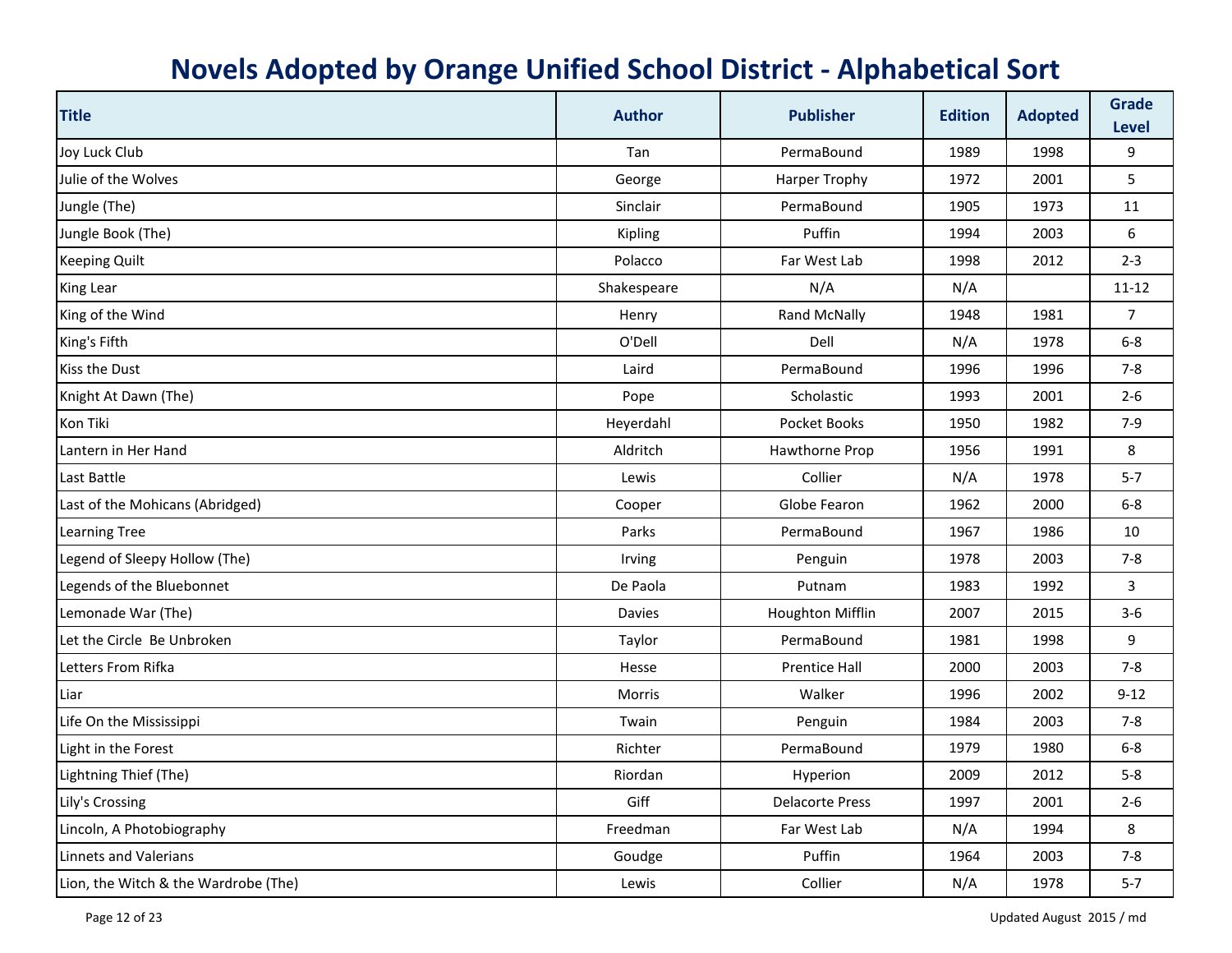| <b>Title</b>                                            | <b>Author</b>  | <b>Publisher</b>           | <b>Edition</b> | <b>Adopted</b> | <b>Grade</b><br><b>Level</b> |
|---------------------------------------------------------|----------------|----------------------------|----------------|----------------|------------------------------|
| Little Britches                                         | Moody          | Bantam                     | 1962           | 1982           | $7-9$                        |
| Little House in the Big Woods                           | Ingalls-Wilder | Drown New                  | 1932           | 1996           | 5                            |
| Little Prince (The)                                     | Saint Exupery  | Scholastic                 | 1943           | 2003           | $5-6$                        |
| Living Up the Street                                    | Soto           | PermaBound                 | 1985           | 1998           | $7 - 8$                      |
| Loner (The)                                             | Wier           | Scholastic                 | N/A            | 1978           | 6                            |
| Long Way From Home                                      | <b>Briscoe</b> | PermaBound                 | 1982           | 1983           | $7-9$                        |
| Lord Jim                                                | Conrad         | PermaBound                 | 1899           | 1984           | $11 - 12$                    |
| Lord of the Flies                                       | Golding        | PermaBound                 | 1954           | 1957           | 12                           |
| Lotus Caves (The)                                       | Christopher    | MacMillan                  | 1971           | 1978           | $6 - 8$                      |
| Louis Braille: The Boy Who Invented Books For the Blind | Davidson       | Scholastic                 | 1971           | 2001           | 3                            |
| Lyddie                                                  | Paterson       | Penguin                    | 1996           | 1996           | $\overline{7}$               |
| Macbeth                                                 | Shakespeare    | Penguin                    | <b>NA</b>      |                | $11 - 12$                    |
| Macbeth (Folger Edition)                                | Shakespeare    | PermaBound                 | 1908           | 1957           | 12                           |
| Macbeth (Tragedy of), An Adapted Classic                | Shakespeare    | Globe Fearon               | 1992           | 1992           | 12                           |
| Magic Coin (The)                                        | Chew           | Scholastic                 | 1983           | 1985           | $2-3$                        |
| Magician's Nephew (The)                                 | Lewis          | Collier                    | N/A            | 1978           | $6 - 7$                      |
| Makioka Sisters                                         | Tanizaki       | <b>Berkeley Publishing</b> | 1957           | 1991           | 12                           |
| Maldonado Miracle                                       | Taylor         | PermaBound                 | 1973           | 1989           | $7-12$                       |
| Man For All Seasons                                     | <b>Bolt</b>    | PermaBound                 | 1960           | 1988           | $9 - 12$                     |
| Man Is The Measure                                      | Abel           | Macmillan College          | 1976           | 1991           | 12                           |
| <b>Maniac Magee</b>                                     | Spinelli       | PermaBound                 | 1990           | 1991           | $4 - 8$                      |
| Mara, Daughter of the Nile                              | McGraw         | PermaBound                 | 1953           |                | 6                            |
| Maroo of the Winter Cave                                | Turnbull       | Far West Lab               | N/A            | 1994           | 6                            |
| <b>Martian Chronicles</b>                               | Bradbury       | PermaBound                 | 1982           | 1986           | 10                           |
| Masai & I                                               | Kroll          | Far West Lab               | N/A            | 1994           | $\overline{2}$               |
| <b>Memory Boy</b>                                       | Weaver         | <b>Harper Collins</b>      | 2001           | 2002           | $9 - 12$                     |
| Men of Iron                                             | Pyle           | Scholastic                 | N/A            | 1978           | 7                            |
| Merchant of Venice (Folger Edition)                     | Shakespeare    | PermaBound                 |                | 1957           | 9                            |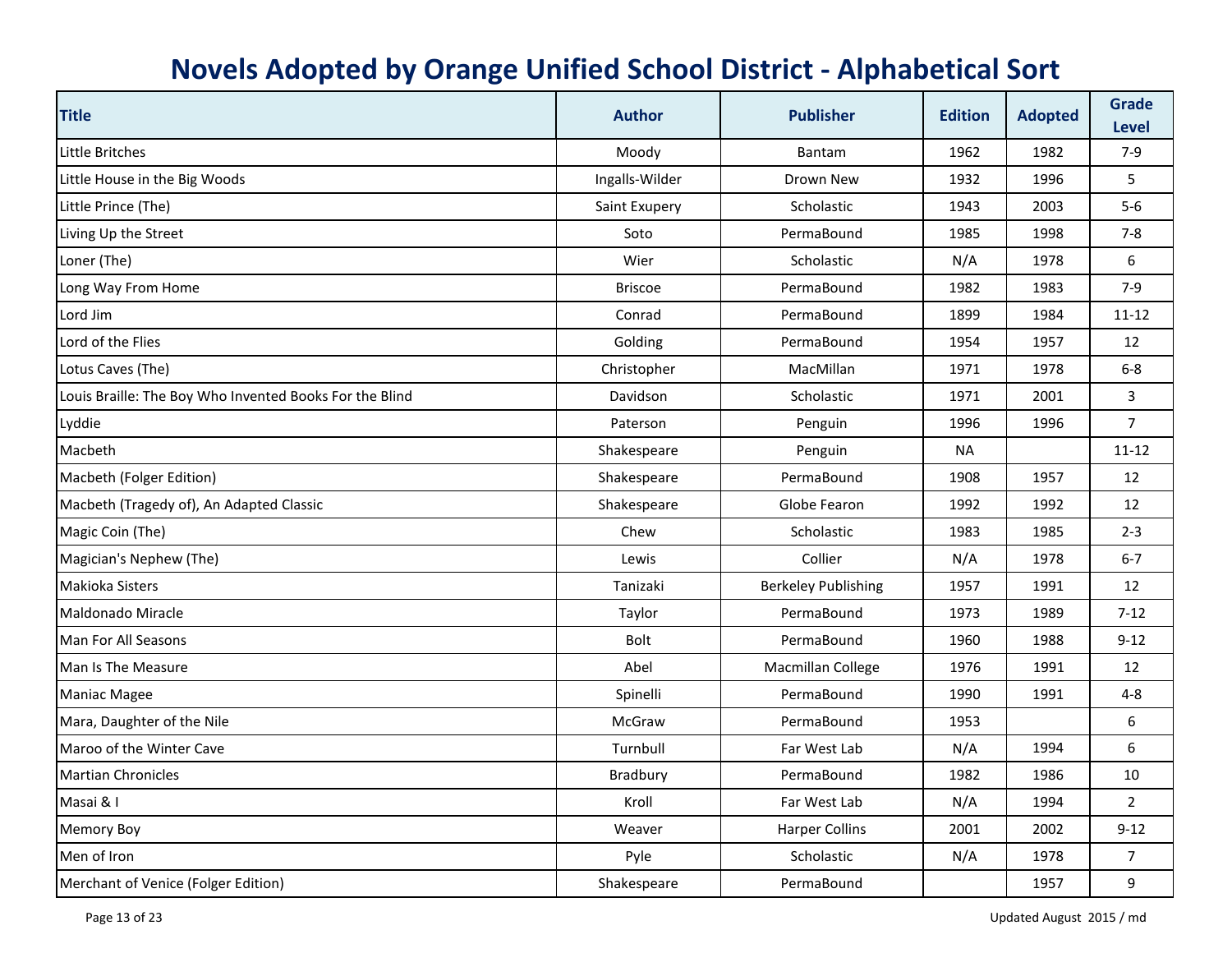| <b>Title</b>                                                   | <b>Author</b>                | <b>Publisher</b>               | <b>Edition</b> | <b>Adopted</b> | <b>Grade</b><br>Level |
|----------------------------------------------------------------|------------------------------|--------------------------------|----------------|----------------|-----------------------|
| Metamorphosis                                                  | Kafka                        | PermaBound                     | 1915           | 1988           | 12                    |
| Midwife's Apprentice (The)                                     | Cushman                      | PermaBound                     | 1995           | 1997           | $\overline{7}$        |
| Miracle's Boys                                                 | Woodson                      | Puffin                         | 2000           | 2003           | $7 - 8$               |
| Misanthrope                                                    | Molier                       | PermaBound                     | 1968           | 1988           | 12                    |
| <b>Moccasin Trail</b>                                          | McGraw                       | <b>Puffin Books</b>            | 1986           | 1991           | 8                     |
| Molly's Pilgrim                                                | Cohen                        | Far West Lab                   | N/A            | 1994           | 3                     |
| Moon of Mutiny                                                 | Del Ray                      | Scholastic                     | 1961           | 1981           | $10 - 12$             |
| Moon of Three Rings                                            | Norton                       | Ace                            | N/A            | 1978           | $\overline{7}$        |
| Mrs. Frisby & the Rats of Nimh                                 | O'Brien                      | Scholastic                     | N/A            | 1978           | $4 - 7$               |
| Mufaro's Beautiful Daughters                                   | Steptoe                      | Far West Lab                   | N/A            | 1994           | 6                     |
| Murder in the Cathedral                                        | Eliot                        | PermaBound                     | 1935           | 1988           | 12                    |
| My Brother Sam Is Dead                                         | Collier                      | PermaBound                     | 1974           | 1980           | $7-8$                 |
| My Side of the Mountain                                        | George                       | Scholastic                     | N/A            | 1978           | $6 - 8$               |
| <b>Mysteries of Sherlock Holmes</b>                            | Doyle                        | Grosset & Dunlap               | 1996           | 2003           | 6                     |
| Mystery of the Angry Idol                                      | Whitney                      | New American Library           | N/A            | 1978           | $7 - 8$               |
| Mystery of the Golden Horn                                     | Whitney                      | <b>NAL</b>                     | N/A            | 1978           | $7 - 8$               |
| Mystery of the Haunted Pool                                    | Whitney                      | Scholastic                     | N/A            | 1978           | $7 - 8$               |
| Mystery of the Witches Bridge                                  | Carleton                     | Scholastic                     | 1967           | 1978           | 6                     |
| Mystery on the Isle of Skye                                    | Whitney                      | <b>NAL</b>                     | N/A            | 1978           | $7 - 8$               |
| Mythology                                                      | Hamilton                     | PermaBound                     | 1969           | 1975           | 9                     |
| Myths & Legends from Ancient Greece & Around the World         | <b>Collection of Authors</b> | <b>Prentice Hall</b>           | 2000           | 2003           | 6                     |
| Narrative of the Life of Frederick Douglass, an American Slave | Douglass                     | Penguin Classics               | 1845           | 2007           | $11 - 12$             |
| <b>National Velvet</b>                                         | Bagnold                      | Scholastic                     | N/A            | 1978           | $7 - 8$               |
| Navajo                                                         | Santella                     | <b>Children's Press</b>        | 1987           | 1992           | $\overline{3}$        |
| Navajo Coyote Tales                                            | Morgan                       | <b>Ancient City Publishers</b> | 1988           | 1992           | 3                     |
| Nectar in the Sieve                                            | Marcandawa                   | PermaBound                     | 1954           | 1988           | 12                    |
| Nettie's Trip South                                            | Turner                       | Scholastic                     | 1987           | 1998           | 5                     |
| Night                                                          | Wiesel                       | PermaBound                     | 1960           | 1985           | $7 - 8$               |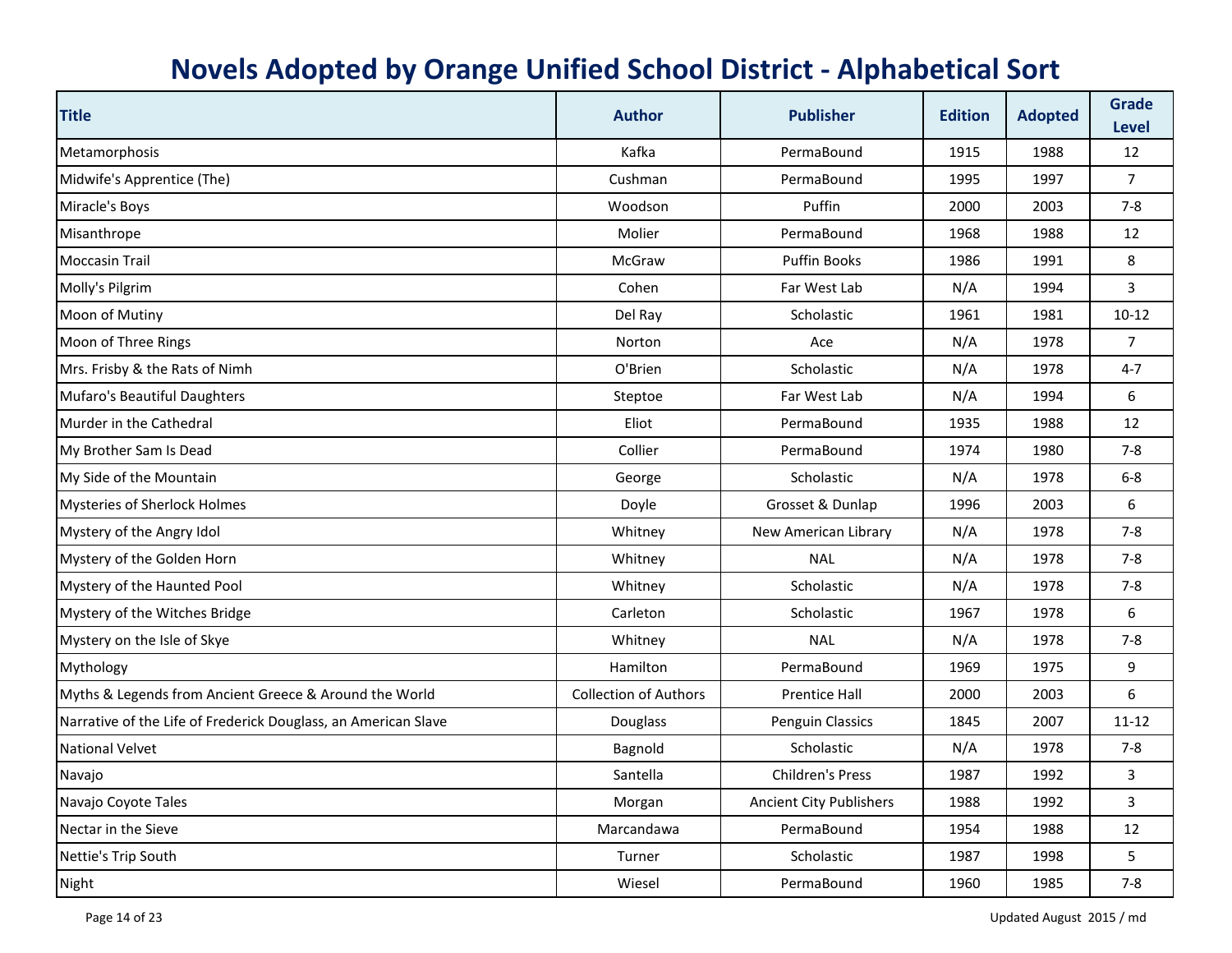| <b>Title</b>                              | <b>Author</b>                | <b>Publisher</b>         | <b>Edition</b> | <b>Adopted</b> | <b>Grade</b><br>Level |
|-------------------------------------------|------------------------------|--------------------------|----------------|----------------|-----------------------|
| <b>Night Fall</b>                         | Aiken                        | Holt, Rinehart & Winston | N/A            | 1978           | $7-9$                 |
| <b>Night Kites</b>                        | Kerr                         | PermaBound               | 1986           | 1990           | $9 - 12$              |
| Night To Remember                         | Lord                         | Bantam                   | 1955           | 1978           | $7-9$                 |
| <b>Nightbirds of Nantucket</b>            | Aiken                        | N/A                      | 1966           | 1982           | $7-9$                 |
| No More Dead Dogs                         | Korman                       | Scholastic               | 2000           | 2003           | $7 - 8$               |
| No Promises in the Wind                   | Hint                         | PermaBound               | 1973           | 1980           | 9                     |
| Nobody's Family is Going to Change        | Fitzhugh                     | PermaBound               | 1986           | 1991           | $9 - 12$              |
| Nonfiction Readings Across the Curriculum | <b>Collection of Authors</b> | <b>Prentice Hall</b>     | 2000           | 2003           | $7-8$                 |
| Number the Stars                          | Lowry                        | PermaBound               | 1989           | 1991           | $7 - 8$               |
| Odyssey (The)                             | Homer                        | Kingfisher               | 1994           | 2000           | 6                     |
| Odyssey Of Ben O'Neal (The)               | Taylor                       | PermaBound               | 1977           | 1983           | $5 - 8$               |
| Oedipus the King                          | Sophocles                    | PermaBound               | 1972           | 1988           | 12                    |
| Oedipus, Plays of Sophocles               | Sophocles                    | PermaBound               | N/A            |                | $11 - 12$             |
| Of Mice & Men                             | Steinbeck                    | PermaBound               | 1973           | 1973           | 11                    |
| Of Nightingales That Weep                 | Paterson                     | <b>Harper Trophy</b>     | 1974           | 1996           | $\overline{7}$        |
| Old Man & the Sea                         | Hemingway                    | PermaBound               | 1952           | 1967           | 11                    |
| Old Yeller                                | Gipson                       | PermaBound               | 1964           | 1980           | $7 - 12$              |
| <b>Oliver Twist</b>                       | <b>Dickens</b>               | PermaBound               | 1961           | 1978           | 12                    |
| On Liberty                                | Mill                         | Norton                   | 1978           | 1991           | 12                    |
| On My Honor                               | <b>Bauer</b>                 | PermaBound               | 1986           | 1990           | $7-12$                |
| On the Beach                              | Shute                        | Scholastic               | 1957           | 1981           | $10 - 12$             |
| On the Far Side of the Mountain           | George                       | Puffin                   | 2001           | 2003           | 6                     |
| Once & Future King (The)                  | White                        | Ace                      | 1939           | 2003           | $7 - 8$               |
| One Day in the Life of Ivan Denisovich    | Solzhenitzen                 | PermaBound               | 1963           | 1988           | 12                    |
| Only Earth & Sky Last Forever             | Benchley                     | Scholastic               | 1972           | 1978           | $\overline{7}$        |
| <b>Ordinary People</b>                    | Guest                        | Penguin                  | 1976           | 2006           | 12                    |
| Orestes, Plays of Aeschylus               | Aeschylus                    | New American             | 1962           | 1991           | $11 - 12$             |
| Othello                                   | Shakespeare                  | PermaBound               | N/A            |                | $11 - 12$             |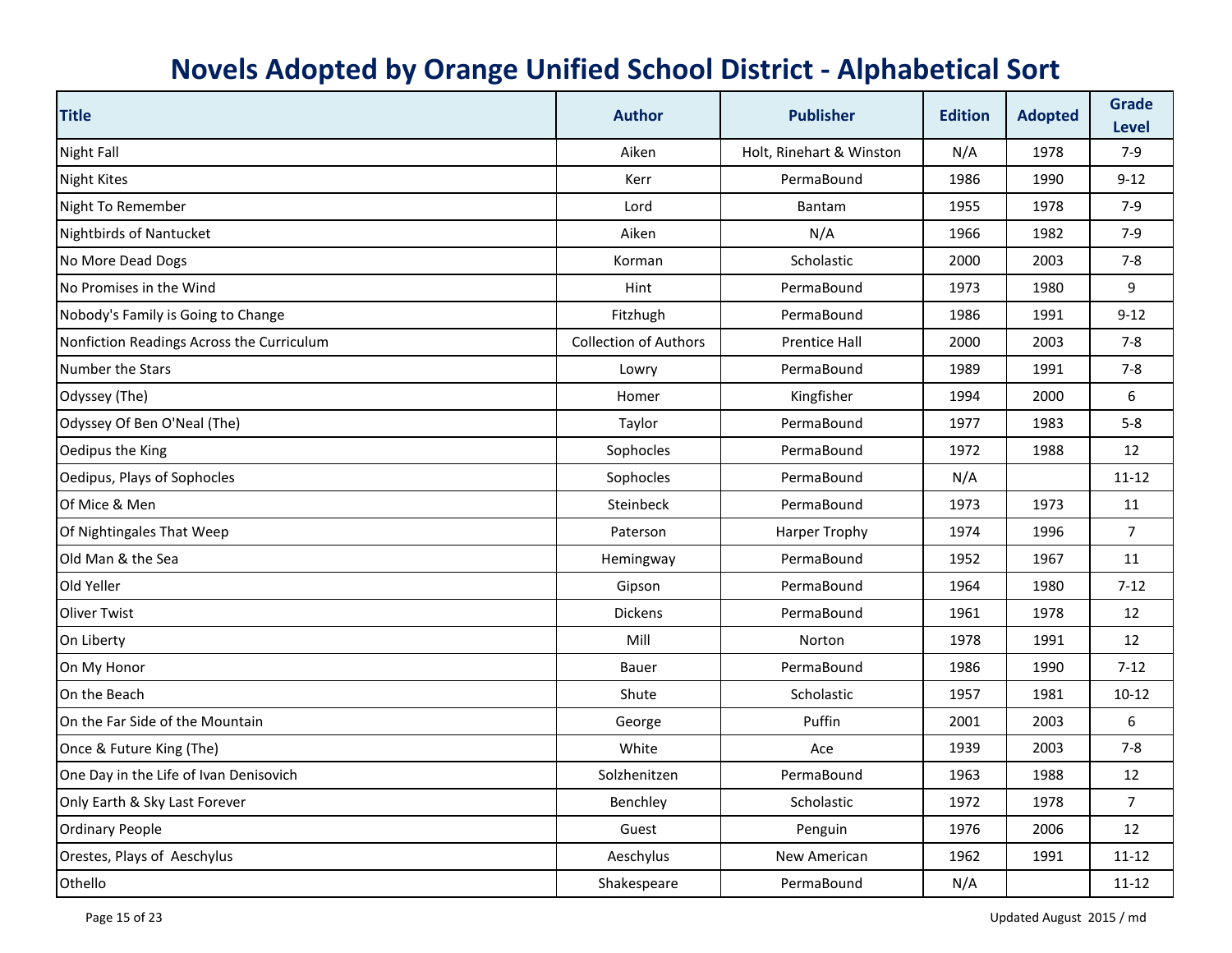| <b>Title</b>                                | <b>Author</b>    | <b>Publisher</b>    | <b>Edition</b> | <b>Adopted</b> | <b>Grade</b><br><b>Level</b> |
|---------------------------------------------|------------------|---------------------|----------------|----------------|------------------------------|
| Other Side of Dark                          | Nixon            | PermaBound          | 1986           | 1988           | $7 - 12$                     |
| Others See Us                               | Sleator          | PermaBound          | 1993           | 1995           | $9 - 12$                     |
| <b>Outsiders</b>                            | Hinton           | PermaBound          | 1970           | 1985           | $7 - 8$                      |
| Oxford Book of Poetry For Children          | Blishen          | PermaBound          | 1963           | 1991           | $9 - 12$                     |
| P.S. Longer Letter Later                    | Danziger/Martin  | PermaBound          | 1998           | 2000           | $7 - 8$                      |
| <b>Pacific Crossing</b>                     | Soto             | PermaBound          | 1992           | 2001           | $9 - 12$                     |
| Pageant                                     | Lasky            | PermaBound          | 1986           | 1990           | $9 - 12$                     |
| Paper Bag Princess (The)                    | Munsch           | <b>Annick Press</b> | 1980           | 2001           | $\overline{2}$               |
| Park's Quest                                | Paterson         | Puffin              | 1988           | 2003           | $7-8$                        |
| Pasquala, Story of a California Indian Girl | Faber            | Magpie              | 1990           | 1993           | 4                            |
| Pearl                                       | <b>Steinbeck</b> | PermaBound          | 1947           | 1998           | 9                            |
| Pearl Lagoon                                | Nordhoff         | Scholastic          | N/A            | 1978           | $\overline{7}$               |
| People Could Fly: American Black Folktales  | Hamilton         | PermaBound          | 1985           | 1998           | $7 - 8$                      |
| Phantom Tollbooth (The)                     | Juster           | Windword            | N/A            | 1978           | $5 - 7$                      |
| Picture of Dorian Gray                      | Wilde            | PermaBound          | 1891           | 1988           | 12                           |
| Pictures of Hollis Wood                     | Riley-Giff       | Scholastic          | 2002           | 2005           | $6 - 8$                      |
| <b>Pinballs</b>                             | <b>Byars</b>     | PermaBound          | 1979           | 1985           | $7 - 8$                      |
| Pink Motel (The)                            | <b>Brink</b>     | MacMillan           | 1959           | 1983           | $4 - 6$                      |
| Planet of the Apes                          | <b>Boulle</b>    | Scholastic          | 1963           | 1981           | $10 - 12$                    |
| Poem Stew                                   | Cole             | PermaBound          | 1981           | 1991           | $9 - 12$                     |
| Poems By Robert Frost                       | Frost            | Signet              | 1990           | 2003           | $7 - 8$                      |
| Pool of Fire                                | Christopher      | MacMillan           | N/A            | 1978           | $6 - 8$                      |
| Population Bomb (The)                       | Ehrlich          | <b>Ballantine</b>   | 1976           | 1982           | $11 - 12$                    |
| Portrait of the Artist As A Young Man       | Joyce            | PermaBound          | 1916           | 1978           | 12                           |
| Power & the Glory                           | Greene           | PermaBound          | 1940           | 1988           | 12                           |
| <b>Prairie Songs</b>                        | Conrad           | Far West Lab        | N/A            | 1994           | 8                            |
| Pride & Prejudice                           | Austen           | PermaBound          | 1962           | 1988           | 12                           |
| Prince & the Pauper                         | Twain            | PermaBound          | 1964           | 1991           | $7 - 8$                      |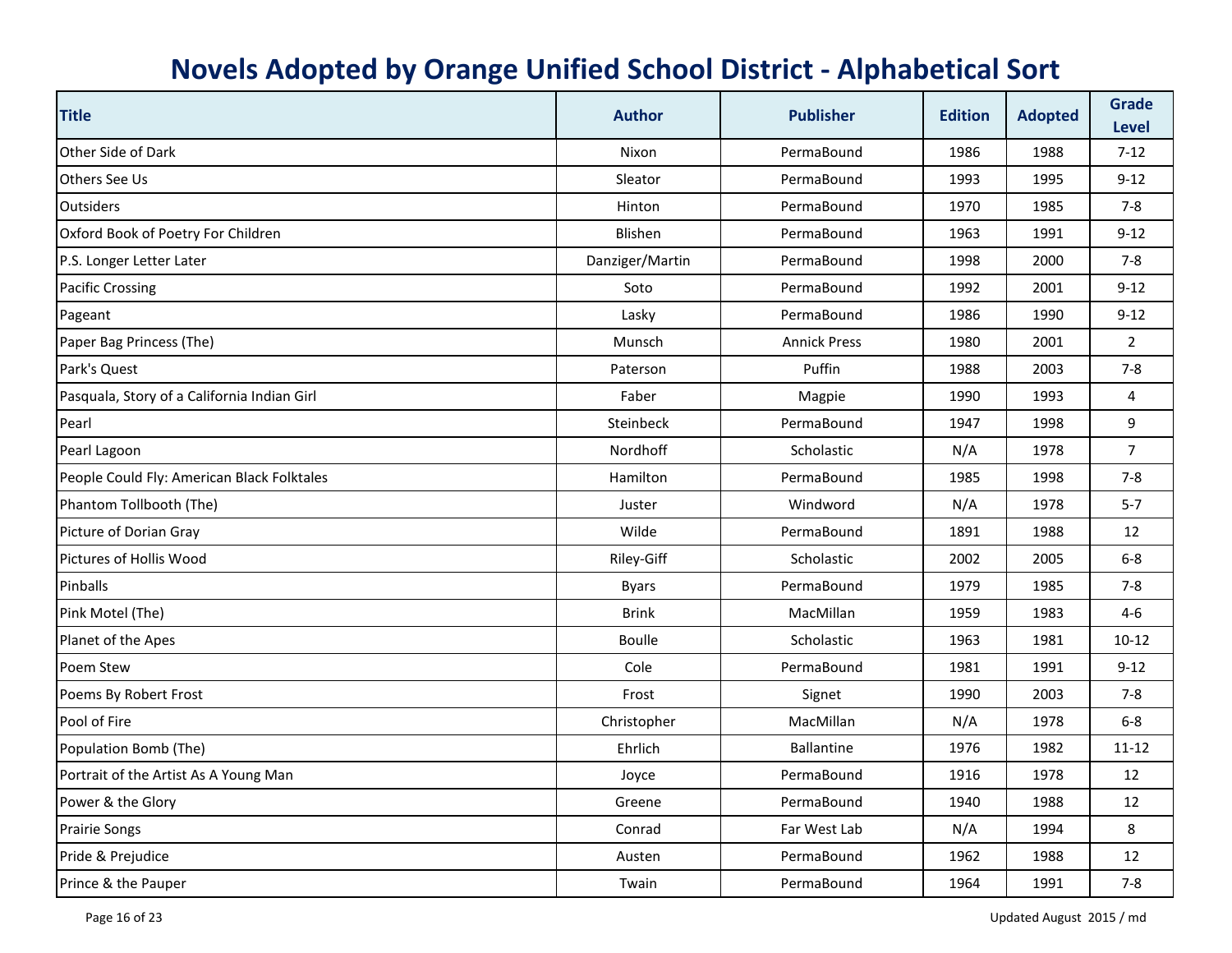| <b>Title</b>                                                | <b>Author</b>                | <b>Publisher</b>         | <b>Edition</b> | <b>Adopted</b> | <b>Grade</b><br><b>Level</b> |
|-------------------------------------------------------------|------------------------------|--------------------------|----------------|----------------|------------------------------|
| Prince & the Pauper (Adapted Classic)                       | Twain                        | Globe Fearon             | 1973           | 2003           | $7 - 8$                      |
| Prince Caspian                                              | Lewis                        | Collier                  | N/A            | 1978           | $5 - 7$                      |
| Prisoner of Zenda                                           | Hope                         | Airmont                  | N/A            | 1978           | $8 - 9$                      |
| Proud Taste For Scarlet & Miniver                           | Konigsburg                   | PermaBound               | 1973           | 1987           | $7 - 8$                      |
| Pudd'nhead Wilson                                           | Twain                        | Signet                   | 1894           | 2006           | 11                           |
| Rabbit Hill                                                 | Lawson                       | Dell                     | 1977           | 1978           | 4-6                          |
| Raisin In the Sun                                           | Hansberry                    | PermaBound               | 1958           | 1990           | 10                           |
| Ramona & Her Father                                         | Cleary                       | Far West Lab             | 1984           | 1994           | 3                            |
| Rascal                                                      | North                        | Avon                     | 1965           | 1981           | $\overline{7}$               |
| Razor's Edge                                                | Maughan                      | PermaBound               | 1963           | 1988           | 12                           |
| Readings in Social Studies: America in Progress             | <b>Collection of Authors</b> | <b>Prentice Hall</b>     | 2003           | 2003           | $7 - 8$                      |
| Readings in Social Studies: Ancient Times                   | <b>Collection of Authors</b> | <b>Prentice Hall</b>     | 2003           | 2003           | 6                            |
| Readings in Social Studies: Medieval Times to Enlightenment | <b>Collection of Authors</b> | <b>Prentice Hall</b>     | 2003           | 2003           | $7 - 8$                      |
| Real Thief (The)                                            | <b>Steig</b>                 | Farrar, Straus, & Giroux | 1989           | 2015           | $4 - 6$                      |
| Rebels of the Heavenly Kingdom                              | Paterson                     | Puffin                   | 1983           | 2003           | $7 - 8$                      |
| <b>Red Planet</b>                                           | <b>Heinlein</b>              | Ace                      | N/A            | 1978           | $6-9$                        |
| <b>Red Pony</b>                                             | Steinbeck                    | PermaBound               | 1979           | 1980           | $7 - 12$                     |
| Reflections on a Gift of Watermelon Pickle                  | Dunning                      | PermaBound               | 1966           | 1997           | $\overline{7}$               |
| Remembering the Good Times                                  | Peck                         | PermaBound               | 1985           | 1987           | $7 - 8$                      |
| Rescue Josh McGuire                                         | Mikaelsen                    | PermaBound               | 1993           | 1994           | $7 - 8$                      |
| Return of the Native                                        | Hardy                        | Penguin                  | 1878           | 1983           | $11 - 12$                    |
| <b>Return to Bitter Creek</b>                               | Smith                        | PermaBound               | 1987           | 1989           | $9 - 12$                     |
| <b>Rifles For Watie</b>                                     | Keith                        | Harper Row               | 1957           | 1991           | 8                            |
| Rise & Fall of the Third Reich                              | Shirer                       | PermaBound               | 1960           | 1989           | 12                           |
| River                                                       | Paulsen                      | PermaBound               | 1991           | 1992           | $7 - 12$                     |
| Road to Memphis                                             | Taylor                       | Puffin                   | 1990           | 2003           | $7 - 8$                      |
| <b>Robinson Crusoe</b>                                      | Defoe                        | PermaBound               | 1980           | 1967           | $7 - 8$                      |
| Robinson Crusoe (Pacemaker Abridged)                        | Defoe                        | Globe Fearon             | 1981           | 2000           | $6 - 8$                      |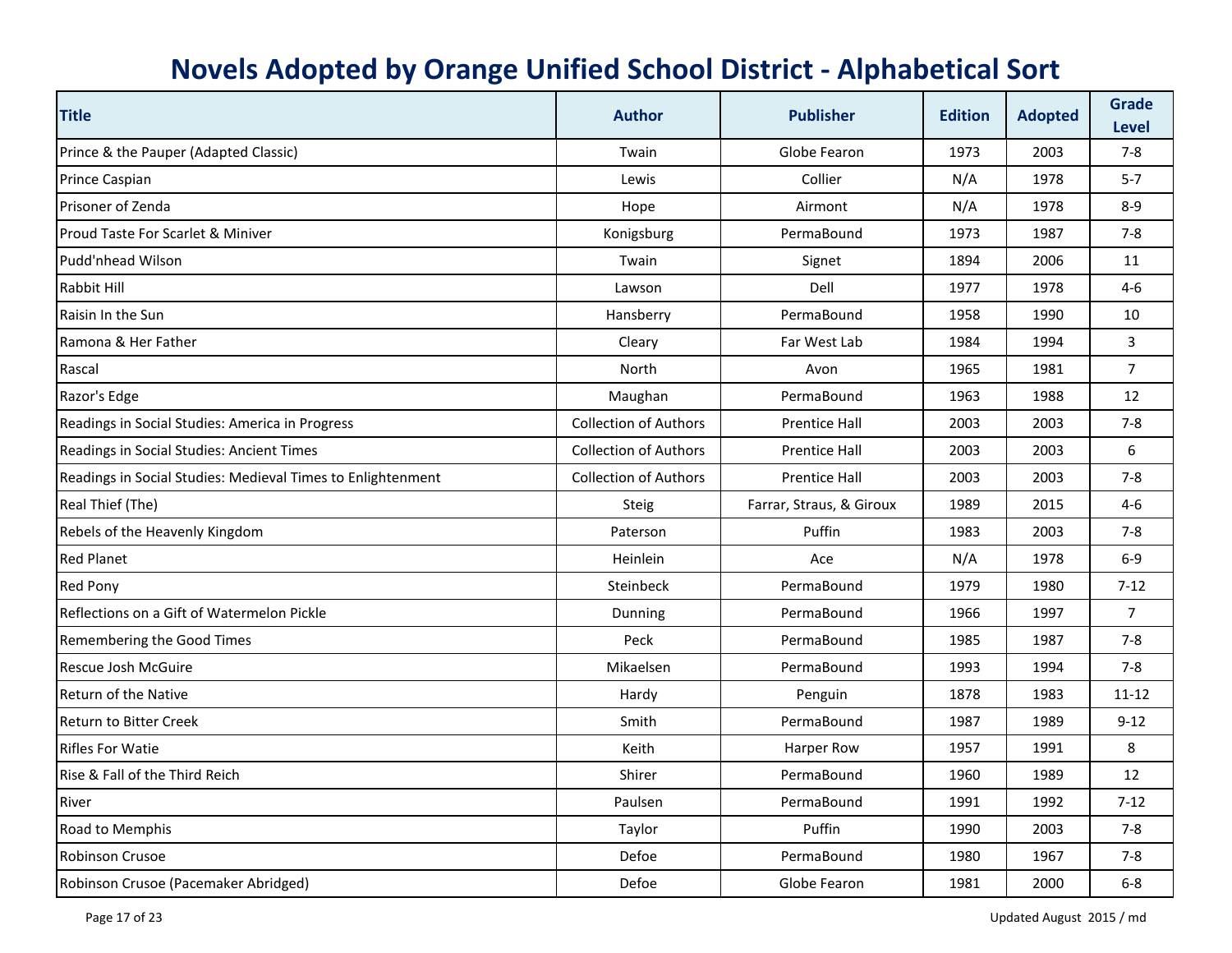| <b>Title</b>                                    | <b>Author</b>          | <b>Publisher</b>            | <b>Edition</b> | <b>Adopted</b> | <b>Grade</b><br><b>Level</b> |
|-------------------------------------------------|------------------------|-----------------------------|----------------|----------------|------------------------------|
| <b>Robot Dreams</b>                             | Asimov                 | Ace                         | 1986           | 2003           | $7 - 8$                      |
| Roll of Thunder, Hear My Cry                    | Taylor                 | PermaBound                  | 1979           | 1980           | $7 - 8$                      |
| Roll of Thunder, Hear My Cry & Related Readings | Taylor                 | McDougal Littel             | 1976           | 1996           | 8                            |
| Romeo & Juliet (Tragedy of), An Adapted Classic | Shakespeare            | Globe Fearon                | 1992           | 1992           | 9                            |
| Romeo & Juliet / West Side Story                | Shakespeare/ Bernstein | PermaBound                  | 1965           | 1970           | 9                            |
| <b>Root Cellar</b>                              | Lunn                   | PermaBound                  | 1983           | 1987           | $7 - 8$                      |
| Rosa Parks: My Story                            | Parks                  | Puffin                      | 1992           | 2003           | $7 - 8$                      |
| Rosecrantz & Guildenstern Are Dead              | Pinter                 | PermaBound                  | 1967           | 1988           | 12                           |
| Rosie's Walk                                    | <b>Hutchins</b>        | PermaBound                  | 1968           | 1994           | $\mathbf{1}$                 |
| Ruby the Copycat                                | Rathmann               | Scholastic                  | 1991           | 2001           | $\overline{3}$               |
| Rules of the Road                               | <b>Bauer</b>           | Puffin                      | 1998           | 2003           | $7 - 8$                      |
| Running Out of Time                             | Haddix                 | PermaBound                  | 1995           | 1997           | $7 - 8$                      |
| Saint George & the Dragon                       | McCaughrean            | Far West Lab                | N/A            | 1994           | $\overline{7}$               |
| Saint Joan                                      | Shaw                   | Penguin                     | 1924           | 1983           | 11                           |
| Sammy Keyes and the Sisters of Mercy            | Van Draanen            | Follett                     | 1999           | 2001           | $7 - 8$                      |
| Sarah Bishop                                    | O'Dell                 | <b>Houghton Mifflin</b>     | 1980           | 1991           | 8                            |
| Sarah Plain & Tall                              | McClachlan             | PermaBound                  | 1985           | 1991           | $3 - 4$                      |
| Sasquatch                                       | Roland                 | PermaBound                  | 1998           | 2000           | $7 - 8$                      |
| Save Queen of Sheba                             | Moeri                  | Avon                        | 1981           | 1993           | 5                            |
| <b>Saving Grace</b>                             | Ryan                   | <b>Orca Book Publishing</b> | 2006           | 2008           | $9 - 12$                     |
| <b>Scarlet Letter</b>                           | Hawthorne              | PermaBound                  | 1959           | 1990           | 12                           |
| Schwa Was Here (The)                            | Shusterman             | Dutton                      | 2004           | 2008           | $6-8$                        |
| Searching For Candlestick Park                  | Kehret                 | Puffin                      | 1997           | 2003           | $7 - 8$                      |
| Secret Garden                                   | <b>Burnett</b>         | Econo-Clad                  | 1911           | 1980           | $7 - 9$                      |
| Secret of Gumbo Grove                           | Tate                   | PermaBound                  | 1987           | 1991           | $7-12$                       |
| Secret of the Samurai Sword                     | Dixon                  | <b>NAL</b>                  | N/A            | 1978           | $7 - 8$                      |
| Secret of the Tiger's Eye                       | Warner                 | <b>NAL</b>                  | N/A            | 1978           | $7-8$                        |
| Secret Soldier                                  | <b>Helmer</b>          | Scholastic                  | 1975           | 1998           | 5                            |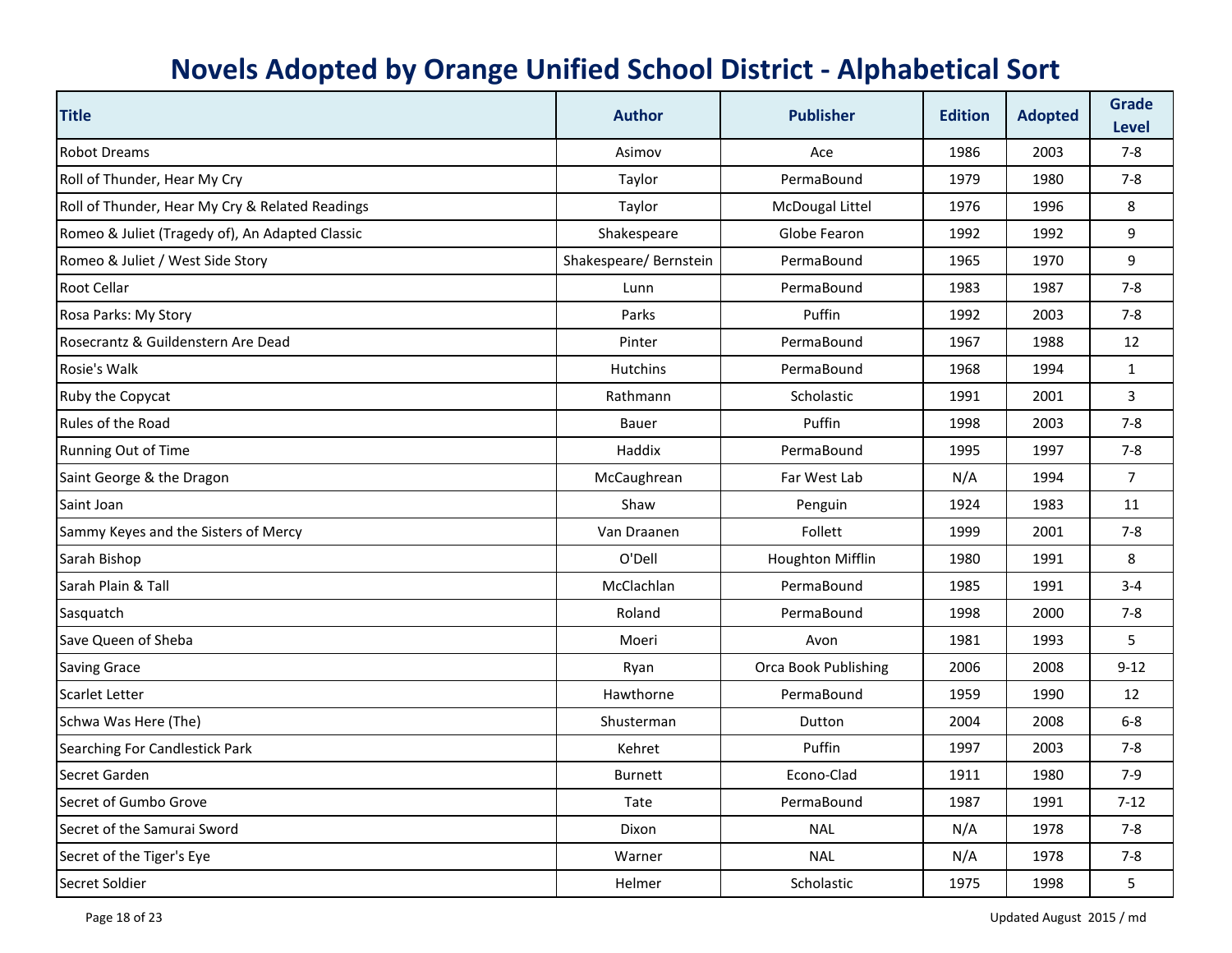| <b>Title</b>              | <b>Author</b>                | <b>Publisher</b>      | <b>Edition</b> | <b>Adopted</b> | <b>Grade</b><br><b>Level</b> |
|---------------------------|------------------------------|-----------------------|----------------|----------------|------------------------------|
| <b>Seedfolks</b>          | Fleischman                   | <b>Harper Collins</b> | 1997           | 2002           | $9 - 12$                     |
| Seven Alone               | Morrow                       | Scholastic            | 1977           | 1978           | $\overline{7}$               |
| Seventh & Walnut          | Knight                       | <b>Troll Books</b>    | 1982           | 1992           | 5                            |
| Shabanu                   | <b>Staples</b>               | Far West Lab          | N/A            | 1994           | $\overline{7}$               |
| <b>Shadow Brothers</b>    | Cannon                       | PermaBound            | 1990           | 1994           | $9 - 12$                     |
| Shadow of the Dragon      | Garland                      | PermaBound            | 1993           | 1995           | $9 - 12$                     |
| <b>Shattering Glass</b>   | Giles                        | Simon & Schuster      | 2005           | 2007           | $10 - 12$                    |
| Shiloh                    | Naylor                       | Dell                  | 1991           | 1996           | 4                            |
| Shiva's Fire              | <b>Staples</b>               | Harper Trophy         | 2000           | 2002           | 6                            |
| Shoeshine Girl            | <b>Bulla</b>                 | <b>Harper Collins</b> | 1975           | 2001           | $2 - 6$                      |
| Short Dramas & Teleplays  | <b>Collection of Authors</b> | <b>Prentice Hall</b>  | 2000           | 2003           | $7 - 8$                      |
| Siddhartha                | Hesse                        | PermaBound            | 1951           | 1988           | 12                           |
| Sign of the Beaver (The)  | Speare                       | Far West Lab          | N/A            | 1994           | 5                            |
| Sign of the Chrysanthemum | Paterson                     | <b>Harper Trophy</b>  | 1973           | 1995           | $\overline{7}$               |
| Silas Marner              | Eliot                        | Penguin               | 1861           | 1983           | $11 - 12$                    |
| Silence Over Dunkerque    | Tunis                        | Scholastic            | 1962           | 1978           | $\overline{7}$               |
| <b>Silver Chair</b>       | Lewis                        | Collier               | <b>NA</b>      | 1978           | $6 - 7$                      |
| <b>Silver Crown</b>       | O'Brien                      | Atheneum              | N/A            | 1978           | $5-8$                        |
| <b>Silver Kiss</b>        | Klause                       | PermaBound            | 1990           | 1992           | $9 - 12$                     |
| Silver on the Tree        | Cooper                       | N/A                   | 1977           | 1980           | $7-9$                        |
| Sing Down the Moon        | O'Dell                       | Dell                  | N/A            | 1978           | $4 - 7$                      |
| Skin I'm in               | Flake                        | Follett               | 1998           | 2001           | $7 - 8$                      |
| <b>Skylark</b>            | McLachlan                    | <b>Harper Trophy</b>  | 1994           | 2005           | 4                            |
| <b>Slave Dancer</b>       | Fox                          | Far West Lab          | N/A            | 1994           | 8                            |
| Slopes of War             | Perez                        | Houghton Mifflin      | 1984           | 1991           | 8                            |
| Sniper                    | Taylor                       | PermaBound            | 1989           | 1991           | $7-12$                       |
| Snow Bound                | Mazer                        | PermaBound            | 1984           | 1986           | $7 - 8$                      |
| <b>Snow Treasure</b>      | McSwigan                     | Scholastic            | 1958           |                | $\overline{7}$               |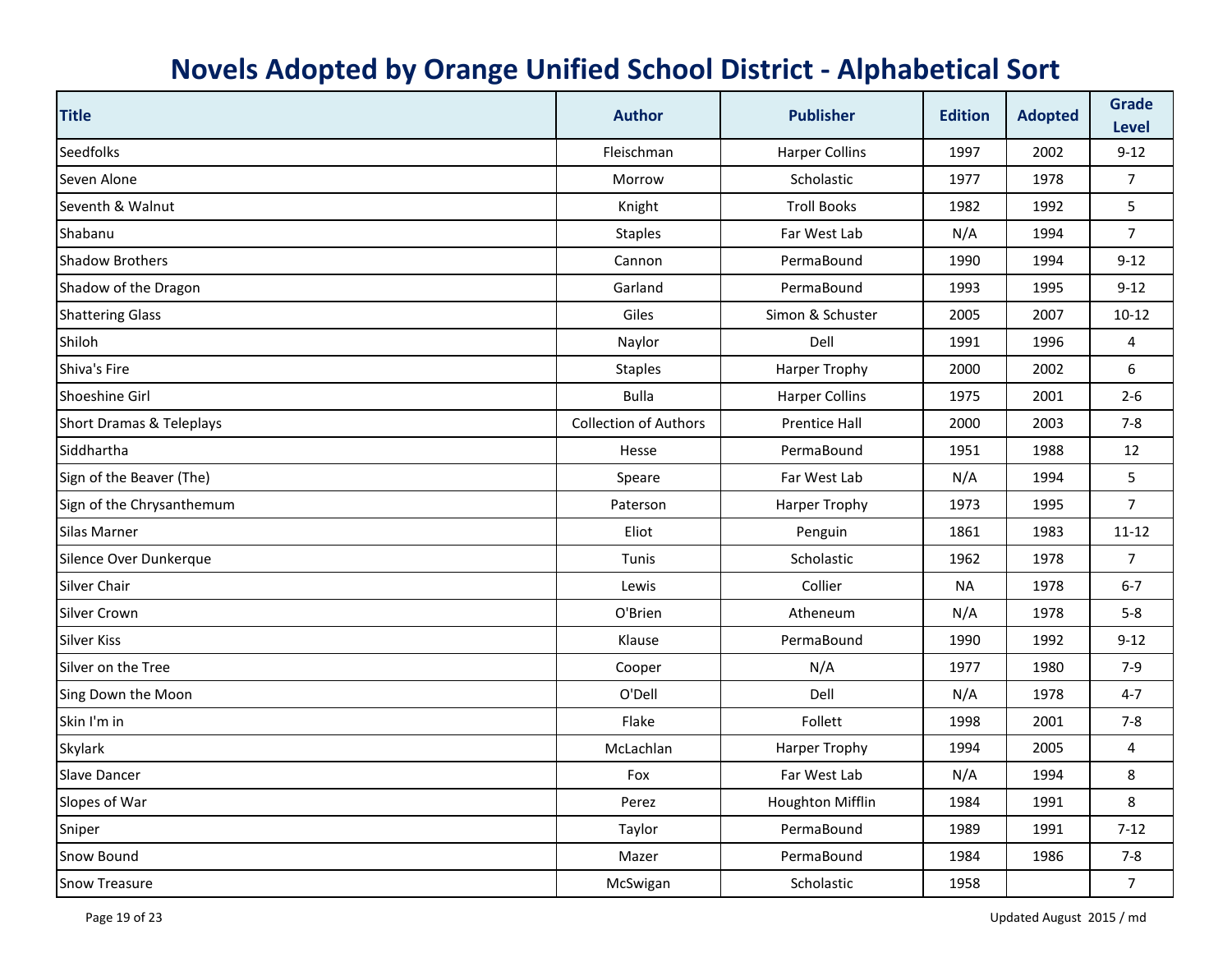| <b>Title</b>                         | <b>Author</b>  | <b>Publisher</b>             | <b>Edition</b> | <b>Adopted</b> | <b>Grade</b><br><b>Level</b> |
|--------------------------------------|----------------|------------------------------|----------------|----------------|------------------------------|
| Solid Gold Kid                       | Mazer          | PermaBound                   | 1977           | 1991           | $9 - 12$                     |
| <b>Solitary Blue</b>                 | Voight         | PermaBound                   | 1983           | 1993           | $7 - 8$                      |
| Someone is Hiding on Alcatraz Island | <b>Bunting</b> | PermaBound                   | 1984           | 1986           | $7 - 8$                      |
| Something For Joey                   | Peck           | PermaBound                   | 1982           | 1986           | $7-8$                        |
| <b>Something Upstairs</b>            | Avi            | PermaBound                   | 1988           | 1992           | $7 - 8$                      |
| Something Wicked This Way Comes      | Bradbury       | PermaBound                   | 1962           | 1978           | $10 - 12$                    |
| Song of Solomon (The)                | Morrison       | Knopf                        | 1977           | 1991           | $11 - 12$                    |
| Song of the Trees                    | Taylor         | <b>Bantam Doubleday Dell</b> | 1975           | 2001           | 4                            |
| Sons & Lovers                        | Lawrence       | PermaBound                   | 1953           | 1988           | 12                           |
| Sounder                              | Armstrong      | Harper Row                   | 1969           | 1978           | $6 - 7$                      |
| Space & Beyond                       | Montgomery     | Bantam                       | 1980           | 1981           | $4 - 12$                     |
| Sparrow Hawk Red                     | Mikaelsen      | PermaBound                   | 1993           | 1996           | $7-8$                        |
| <b>Speeding Bullet</b>               | Shusterman     | PermaBound                   | 1991           | 1995           | $9 - 12$                     |
| Squanto: Friend to the Pilgrims      | <b>Bulla</b>   | Scholastic                   | 1954           | 1997           | $4 - 6$                      |
| <b>Stalker</b>                       | Nixon          | PermaBound                   | 1985           | 1988           | $7 - 12$                     |
| <b>Stand Tall</b>                    | Bauer          | <b>GP Putnam's Sons</b>      | 2002           | 2005           | $6-8$                        |
| <b>Steal Away Home</b>               | Ruby           | PermaBound                   | 1994           | 1996           | $7 - 8$                      |
| <b>Stevie</b>                        | Steptoe        | Far West Lab                 | N/A            | 1994           | 3                            |
| Stories Julian Tells (The)           | Cameron        | <b>Random House</b>          | 1981           | 1997           | $4-6$                        |
| <b>Stranger</b>                      | Camus          | PermaBound                   | 1942           | 1988           | 12                           |
| Strega Nona                          | De Paola       | Mook & Blanchard             | 1975           | 1994           | $\overline{2}$               |
| Sudden Silence                       | <b>Bunting</b> | PermaBound                   | 1988           | 1991           | $7 - 12$                     |
| Sugarcane Island                     | Packard        | Archway                      | N/A            | 1978           | $5 - 7$                      |
| Summer of the Monkeys                | Rawls          | Doubleday                    | 1976           | 1983           | 6                            |
| Summer of the Swans                  | <b>Byars</b>   | PermaBound                   | 1970           | 1985           | $7 - 8$                      |
| Surviving the Applewhites            | Tolan          | <b>Harper Trophy</b>         | 2002           | 2004           | $6 - 8$                      |
| Susannah                             | Ransom         | Scholastic                   | 1984           | 1981           | 8                            |
| Sweetwater                           | Yep            | Avon                         | N/A            | 1978           | $7 - 8$                      |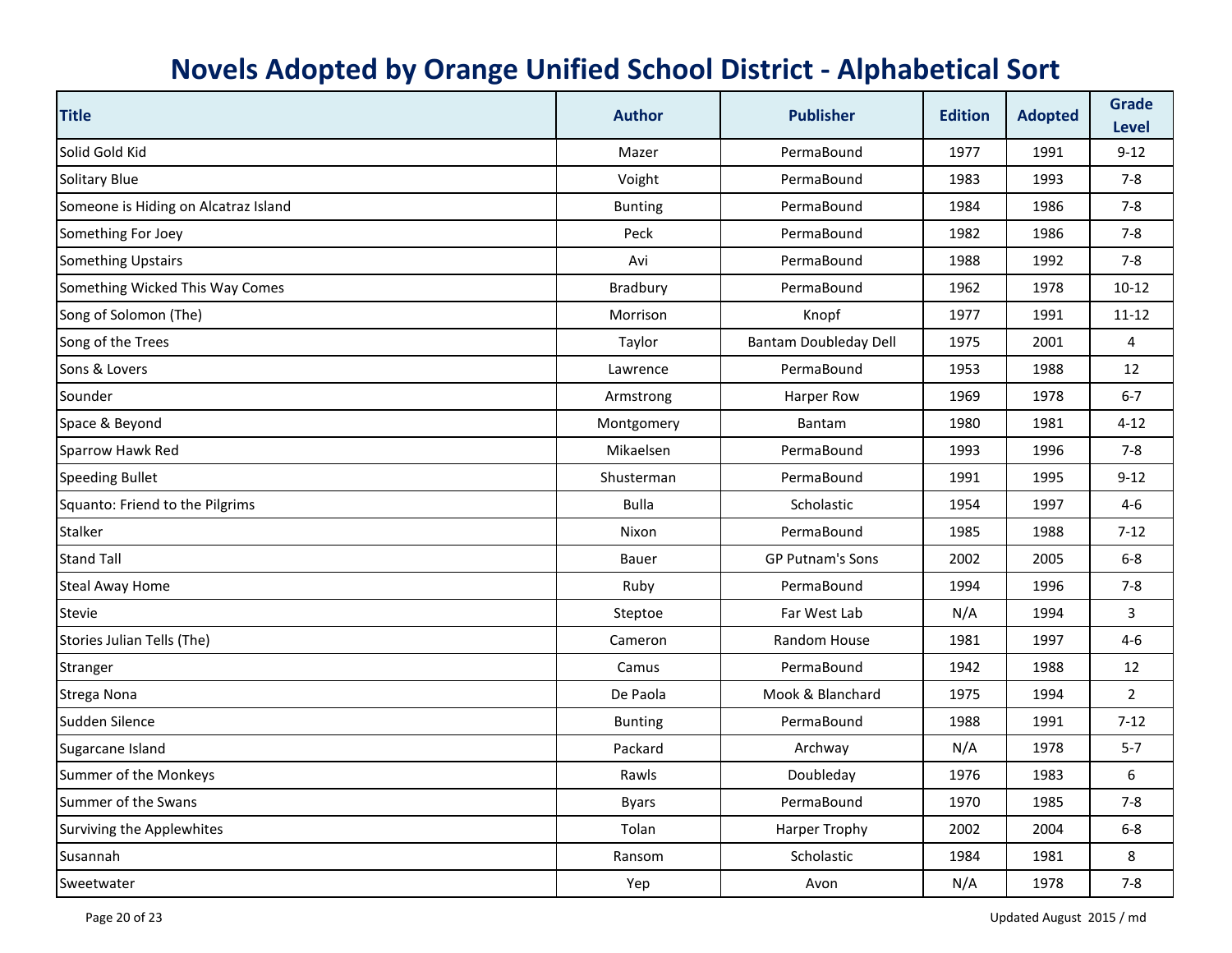| <b>Title</b>                                     | <b>Author</b>  | <b>Publisher</b>        | <b>Edition</b> | <b>Adopted</b> | <b>Grade</b><br><b>Level</b> |
|--------------------------------------------------|----------------|-------------------------|----------------|----------------|------------------------------|
| Sword & the Circle (The)                         | Sutcliff       | Puffin                  | 1981           | 2003           | $7 - 8$                      |
| Sword in the Stone                               | White          | PermaBound              | 1939           | 1998           | $9 - 12$                     |
| Tale of a Fourth Grade Nothing                   | Blume          | E.P. Dutton New York    | 1972           | 2001           | $2 - 6$                      |
| Tale of Two Cities                               | <b>Dickens</b> | PermaBound              | 1930           | 1956           | 9                            |
| <b>Tales From Shakespeare</b>                    | Lamb           | Puffin                  | 1986           | 2003           | $7 - 8$                      |
| Tamarack Tree: A Novel of the Siege of Vicksburg | Clapp          | <b>Puffin Books</b>     | 1986           | 1981           | 8                            |
| Teetoncy                                         | Taylor         | Avon                    | 1974           | 1978           | $4 - 6$                      |
| Teetoncy & Ben O'Neal                            | Taylor         | Avon                    | 1975           | 1978           | $6 - 7$                      |
| Tess of the D'Urbervilles                        | Hardy          | PermaBound              | 1969           | 1988           | 12                           |
| That Was Then, This Is Now                       | Hinton         | Puffin                  | 1971           | 2003           | $7-8$                        |
| There's a Girl In My Hammerlock                  | Spinelli       | PermaBound              | 1991           | 1993           | $7 - 8$                      |
| They Had A Dream: The Civil Rights Struggle      | Archer         | Puffin                  | 1993           | 2003           | 7-8                          |
| Things Not Seen                                  | Clements       | Puffin                  | 2002           | 2004           | $6-8$                        |
| Thwonk                                           | Bauer          | Puffin                  | 1995           | 2003           | $7-8$                        |
| Time Machine                                     | Verne          | Bantam                  | N/A            | 1978           | $7-9$                        |
| <b>Titanic Crossing</b>                          | Williams       | PermaBound              | 1995           | 1996           | $7-8$                        |
| Tlingit (The)                                    | Osinski        | <b>Children's Press</b> | 1990           | 1992           | 3                            |
| To Kill A Mockingbird                            | Lee            | PermaBound              | 1960           | 1973           | 11                           |
| Tom Sawyer                                       | Twain          | Globe Fearon            | 1992           | 1991           | 9                            |
| Tombs of Atuan                                   | Le Guin        | Bantam                  | 1971           | 1978           | $7 - 8$                      |
| Tonight on the Titanic                           | Osborne        | Random House            | 1999           | 2001           | $2 - 6$                      |
| <b>Touching Spirit Bear</b>                      | Mikaelsen      | PermaBound              | 2001           | 2002           | $7 - 8$                      |
| <b>Treasure Island</b>                           | Stevenson      | Scholastic              | N/A            | 1978           | $\overline{7}$               |
| Treasure Island (Pacemaker Abridged)             | Stevenson      | Globe Fearon            | 1983           | 2000           | $6-8$                        |
| Trial                                            | Kafka          | PermaBound              | 1937           | 1988           | 12                           |
| Trouble With Tuck                                | Taylor         | PermaBound              | 1981           | 1988           | $7 - 12$                     |
| True Confessions of Charlotte Doyle              | Avi            | Avon                    | 1990           | 1993           | 5                            |
| Trumpet of the Swan (The)                        | White          | <b>Harper Trophy</b>    | 1970           | 2001           | 5                            |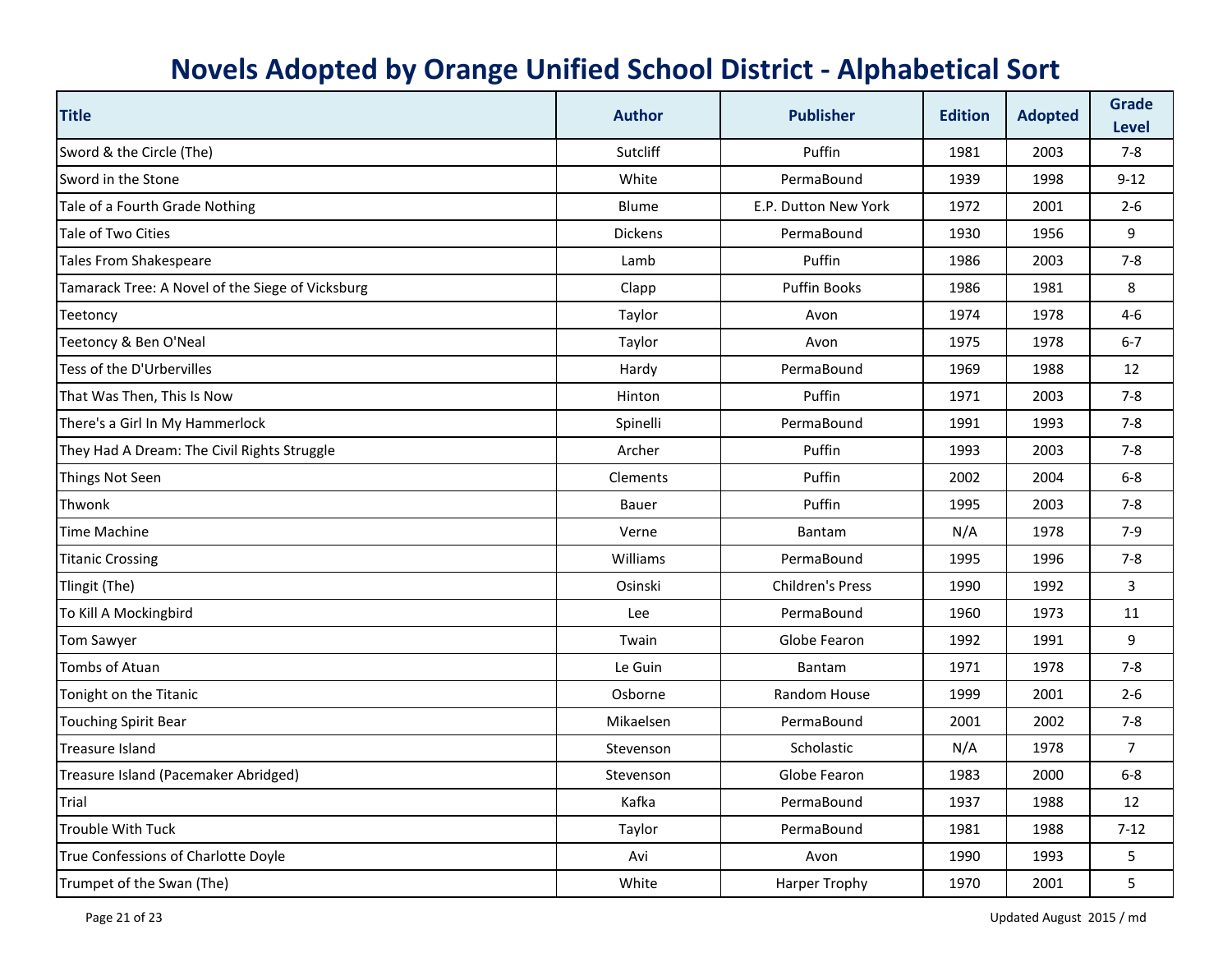| <b>Title</b>                  | <b>Author</b> | <b>Publisher</b>     | <b>Edition</b> | <b>Adopted</b> | <b>Grade</b><br><b>Level</b> |
|-------------------------------|---------------|----------------------|----------------|----------------|------------------------------|
| <b>Truth Trap</b>             | Miller        | PermaBound           | 1980           | 1985           | $7 - 8$                      |
| <b>Tuck Everlasting</b>       | <b>Babbit</b> | Sunburst             | 1975           | 2001           | 5                            |
| Tucker's Countryside          | Selden        | Avon                 | 1969           | 1981           | 5                            |
| Tuesday Cafe (The)            | Trembath      | Orca Book Publishing | 1996           | 2000           | 10                           |
| Tunnel In the Sky             | Heinlein      | <b>Ballantine</b>    | 1955           | 1978           | $8 - 9$                      |
| <b>Twelve Again</b>           | Corbett       | Dutton               | 2002           | 2005           | $6-8$                        |
| <b>Two Minute Mysteries</b>   | Sobol         | Scholastic           | 1967           | 1978           | $7 - 8$                      |
| Two Years Before the Mast     | Dana          | PermaBound           | 1967           |                | 5                            |
| Uglies                        | Weserfeld     | Simon Pulse          | 2005           | 2015           | $7-9$                        |
| Under the Blood-Red Sun       | Salisbury     | PermaBound           | 1994           | 1998           | $7 - 8$                      |
| View From the Cherry Tree     | Roberts       | PermaBound           | 1975           | 1990           | $7-12$                       |
| Voices After Midnight         | Peck          | PermaBound           | 1991           | 1993           | $7 - 8$                      |
| Voyage of the Dawn Treader    | Lewis         | Collier              | N/A            | 1978           | $6 - 7$                      |
| <b>Voyagers in Time</b>       | Silverberg    | G&D                  | N/A            | 1978           | $7-9$                        |
| Waiting For the Rain          | Gordon        | PermaBound           | 1989           | 1991           | $9 - 12$                     |
| <b>Walk Two Moons</b>         | Creech        | Scholastic           | 1994           | 2001           | 6                            |
| War Between the Classes       | Miklowitz     | PermaBound           | 1985           | 1988           | $9 - 12$                     |
| War of the Worlds             | Wells         | Scholastic           | 1974           | 1981           | $10 - 12$                    |
| <b>Watership Down</b>         | Adams         | Avon                 | N/A            | 1978           | $7-9$                        |
| Watsons Go To Birmingham 1963 | Curtis        | PermaBound           | 1995           | 1997           | $7 - 8$                      |
| Weirdo                        | Taylor        | PermaBound           | 1991           | 1994           | $9 - 12$                     |
| Well (The)                    | Taylor        | Puffin               | 1995           | 2003           | $7 - 8$                      |
| West Against the Wind         | Murrow        | <b>Troll Books</b>   | 1987           | 1991           | 8                            |
| <b>Westing Game (The)</b>     | Raskin        | Puffin               | 1978           | 2002           | 5                            |
| When Hitler Stole Pink Rabbit | Kerr          | Dell                 | 1971           | 1980           | 6                            |
| When the Legends Die          | Borland       | PermaBound           | 1990           | 1963           | 9                            |
| When the Sleeper Wakes        | Wells         | Ace                  | N/A            | 1978           | $\overline{7}$               |
| Where the Red Fern Grows      | Rawls         | Bantam               | N/A            | 1978           | $4 - 8$                      |